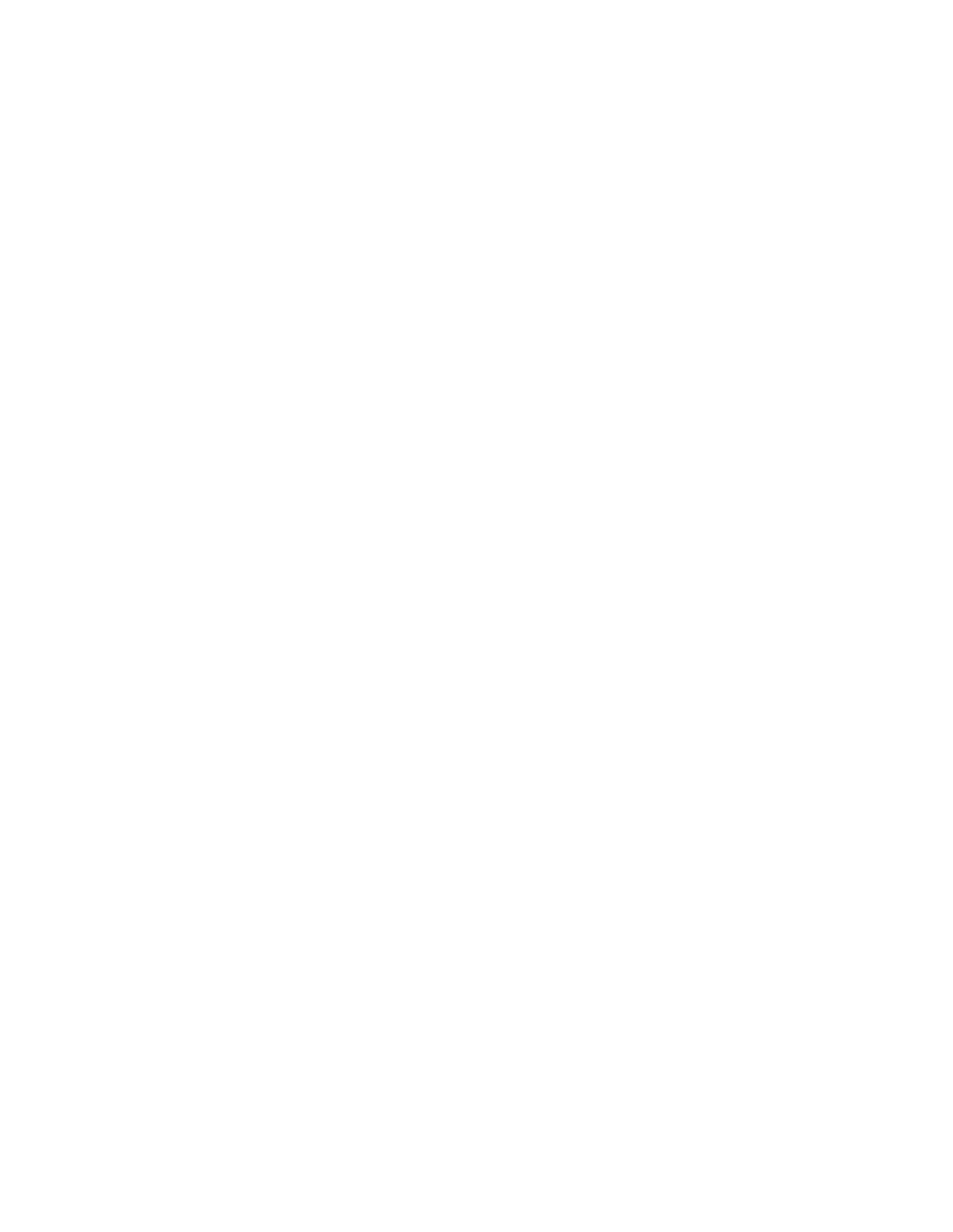## Predator: A Practical Tool for Checking Manipulation of Dynamic Data Structures Using Separation Logic

Kamil Dudka<sup>1,2</sup>, Petr Peringer<sup>1</sup>, and Tomáš Vojnar<sup>1</sup>

<sup>1</sup> FIT, Brno University of Technology, Czech Republic <sup>2</sup> Red Hat Czech, Brno, Czech Republic

Abstract. Predator is a new open source tool for verification of sequential C programs with dynamic linked data structures. The tool is based on separation logic with inductive predicates although it uses a graph description of heaps. Predator currently handles various forms of lists, including singly-linked as well as doubly-linked lists that may be circular, hierarchically nested and that may have various additional pointer links. Predator is implemented as a gcc plug-in and it is capable of handling lists in the form they appear in real system code, especially the Linux kernel, including a limited support of pointer arithmetic. Collaboration on further development of Predator is welcome.

## 1 Introduction

In this report, we present a new tool called *Predator* for fully automatic verification of sequential C programs with dynamic linked data structures. In particular, Predator can currently handle various complex kinds of *singly-linked as well as doubly-linked lists* that may be circular, shared, hierarchically nested, and that can have various additional pointers (head/tail pointers, data pointers, etc.). Predator implicitly checks for absence of generic errors, such as null dereferences, double deletion, memory leakage, etc. It can also print out a symbolic representation of the shapes of the memory structures arising in a program. Finally, users can, of course, use Predator to check custom properties about the data structures being used in their code by writing (directly in C) tester programs exercising these structures.

Predator is based on *separation logic* with *higher-order inductive predicates*. It is inspired by the works  $[2,8,9]$  $[2,8,9]$  $[2,8,9]$  and the very influential tool called Space Invader<sup>[3](#page-2-0)</sup> (or simply Invader). However, compared to Invader, the heap representation in Predator is not based on lists of separation logic formulae, but rather a *graph representation* of these formulae. The algorithms handling the symbolic heap representation (in particular, the abstraction and join operators based on detecting occurrences of heap structures that can be described by inductive predicates) have been newly designed.

Compared to Invader that contains a partial support of doubly-linked lists only, Predator supports them equally well as singly-linked lists. Predator also contains a special support for list segments of length 0 or 1 that are common in practice [\[8\]](#page-8-1) and that may cause problems to Invader (as we illustrate further on).

<span id="page-2-0"></span><sup>3</sup> [http://www.eastlondonmassive.org/East](http://www.eastlondonmassive.org/East_London_Massive/Invader_Home.html) London Massive/Invader Home.html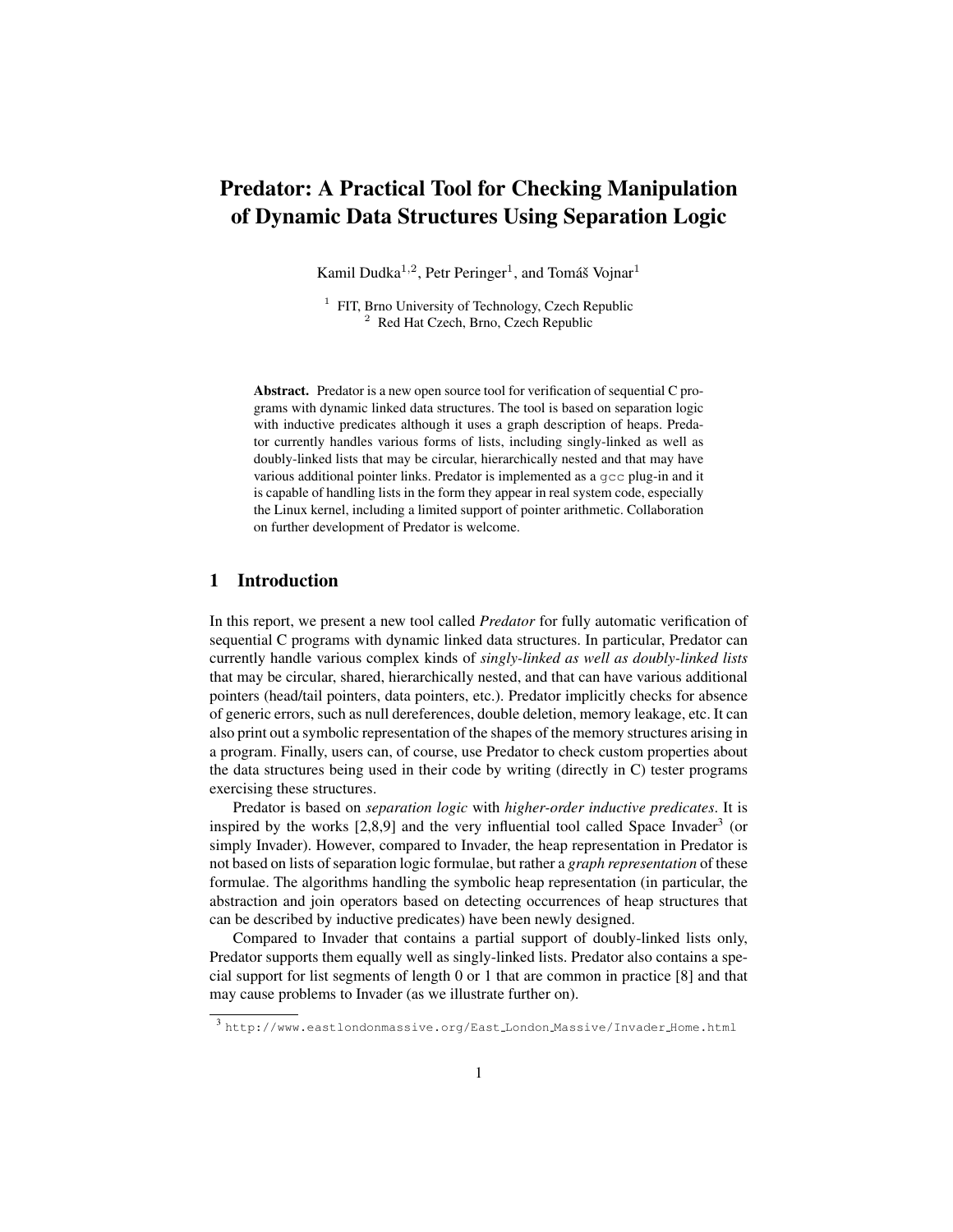The long term goal of Predator is handling *real system code*, in particular, the Linux kernel. In such code, for efficiency reasons, special forms of lists are used. In order to be able to handle them, Predator comes with a limited support of *pointer arithmetic*, which, however, covers most practical needs. Therefore, in a heap representation, the points-to links are associated with an offset w.r.t. the object they point to. Despite such an extension is not mentioned in [\[2](#page-8-0)[,9\]](#page-8-2), the Invader tool seems to partially support it, but it fails in many practical cases that Predator can handle well.

Predator is written in C++. It is built as a gcc plug-in, hence its front end is the same compiler that is used in practice for compiling the code that Predator is intended to analyse. Predator is completely *open source*[4](#page-3-0) in order to allow for an open collaboration on its further development, which is very welcome.

There of course exist many other works on verification of programs with dynamic linked data structures than those using separation logic, including works based on other logics [\[6\]](#page-8-3), automata [\[3\]](#page-8-4), upward-closed sets [\[1\]](#page-8-5), etc. These approaches offer different degrees of generality, automation, or scalability. A proper discussion of such works is, however, beyond the scope of this tool report. Throughout the report, we instead concentrate on a comparison with Invader as the closest tool to Predator. A similar tool is also jStar [\[5\]](#page-8-6) which, however, concentrates on Java-specific problems. In [\[4\]](#page-8-7), a bi-abductive analysis based on separation logic was proposed and implemented in a version of In-vader, called Abductor<sup>[5](#page-3-1)</sup>. This analysis, which is more scalable but less precise than the classical analysis used in Invader and Predator, is not yet implemented in Predator (whose core can, however, be used to implement it in the future). Unlike Invader, Predator cannot currently handle entire modules of Linux (such as drivers<sup>[6](#page-3-2)</sup>) due to a so far very weak support of non-pointer data, which is one of the planned future works on Predator (together with a support of tree data structures, bi-abduction, etc.).

Below, we first say a bit more on the Linux lists supported by Predator, then we briefly mention some implementation details of Predator, and we proceed to interesting cases studies that illustrate the power of our tool. For some of the case studies, we are not aware of any other fully automatic, freely available tool, capable of handling them.

## 2 Lists Used in the Linux Kernel

As there is no standard implementation of linked lists in the C language, the Linux kernel has to implement lists on its own. The list implementation in Linux is wellknown for its efficiency, portability, readability, and scalability—for instance, it allows to create list nodes which are owned by many distinct lists at a time. The downside is that it operates at a low level, hence it is easy to misuse the routines, and cause a disaster within the kernel. In Appendix [C,](#page-18-0) we mention some common mistakes in manipulating Linux lists, which Predator is able to detect.

<span id="page-3-0"></span><sup>4</sup> <http://www.fit.vutbr.cz/research/groups/verifit/tools/predator/>

<span id="page-3-1"></span><sup>&</sup>lt;sup>5</sup> Abductor is publicly available, but we have not managed to make it run. There is also a commercial implementation ([www.monoidics.com](http://www.monoidics.com)), which is, however, not freely available.

<span id="page-3-2"></span><sup>&</sup>lt;sup>6</sup> Although Invader has already shown some interesting results on pre-processed source code of selected Linux drivers, it is not ready for analysing drivers using the native Linux lists.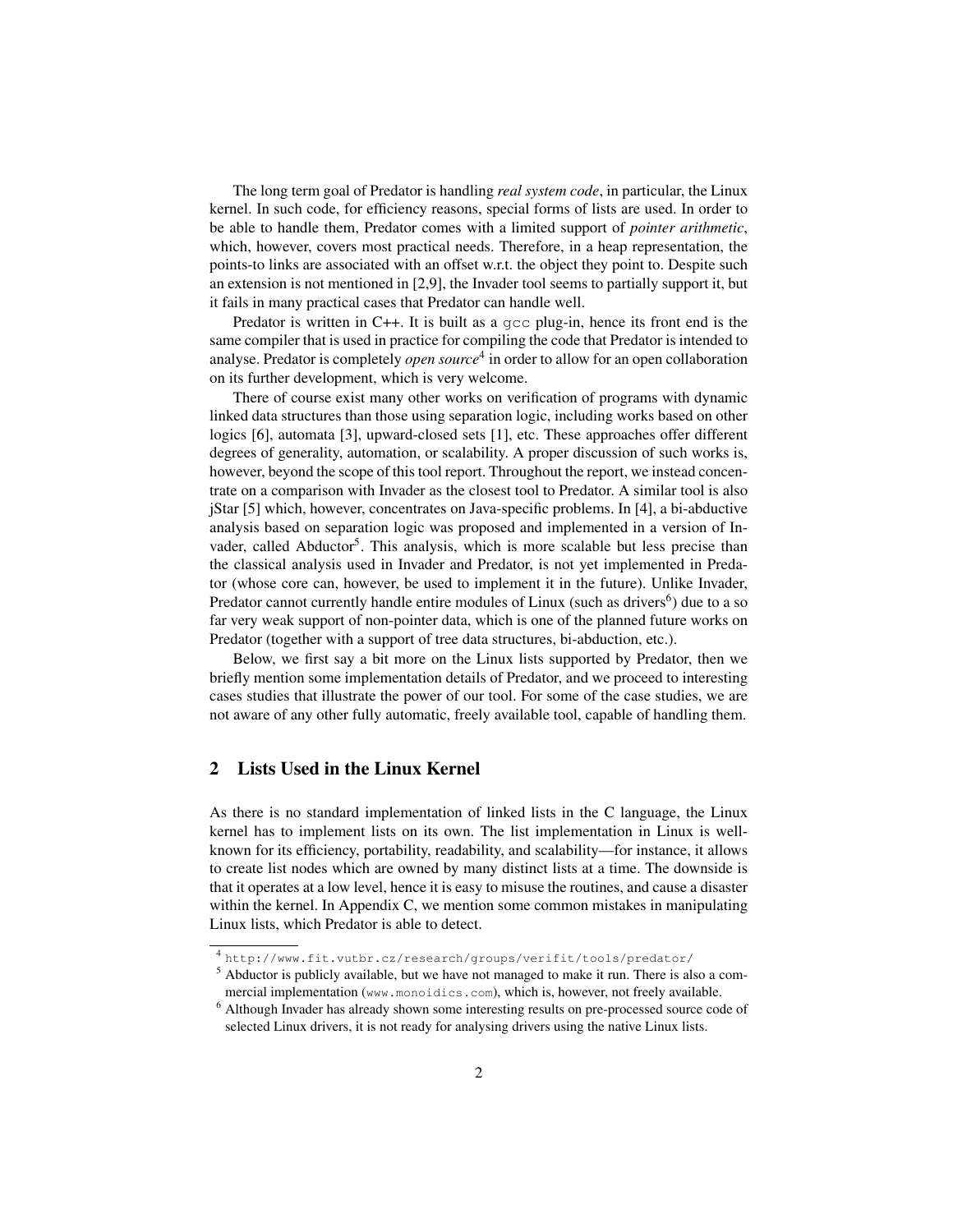

<span id="page-4-1"></span>Fig. 1. A list of lists as implemented in the Linux kernel

The whole implementation of Linux lists is available in a single header file and consists of about 500 lines of code. It defines only one<sup>[7](#page-4-0)</sup> type, which does all the job. The type contains a pair of pointers (next and prev), but no data. Such a structure is called a *head* and can be used in two ways—either as a starting point of a list (a *standalone head*), cf. the leftmost node in Fig. [1,](#page-4-1) or as part of list nodes (an *embedded head*).

Basic list operations (like addition, removal, reconnection of nodes) work only with heads and do not care about any associated data. In particular, the routines themselves do not distinguish between embedded and standalone heads.

The embedded head can be placed at an arbitrary offset in the surrounding structure. Moreover, it is possible to put many embedded heads into one structure such that one node is part of many lists. The standalone head can be placed on stack, but it can also be surrounded by another type. This way one can construct hierarchical list structures as shown in Fig. [1.](#page-4-1) Note that the beginning of the data nodes (depicted in gray in Fig. [1\)](#page-4-1) needs not to be directly accessible by any pointer and can hence be mistakenly considered garbage if pointer arithmetic is not taken into account.

Linux lists are doubly-linked and *circular*, which significantly simplifies the design and boosts performance. That is, each routine for reconnection of a node (insertion, deletion, etc.) fits into a single basic block, which would not have been possible in case of regular NULL-terminated doubly-linked lists. It also implies that there is no need to have an explicit starting point (a standalone head) for each list. The Linux list library provides macros to define a standalone head and initialise it as an empty list. In case of Linux lists, an empty list means that next and prev fields point to the head itself.

The basic list traversal macro (list for each) provides a pointer to a head in each iteration and works without any type-awareness of the data nodes being traversed. The macro  $list$  entry then allows to translate a pointer to a head into a pointer to the corresponding data node. As the offset of each embedded head in the structure is known at compile-time, the macro can easily use pointer arithmetic to compute the required address. There is also an extended macro for list traversal  $(iist_for-each-entry)$ that efficiently wraps list entry and this way gives us a pointer to the data node in each iteration, instead of the pointer to the embedded head. Note, however, that it may happen that some pointer variable points to the unallocated space around a standalone head and yet may be correctly used (by being subsequently moved forward by pointer

<span id="page-4-0"></span><sup>7</sup> Starting with Linux-2.5.64, there is also an optimised variant of lists for constructing hash tables. We are not yet able to analyse the code that uses these optimised lists.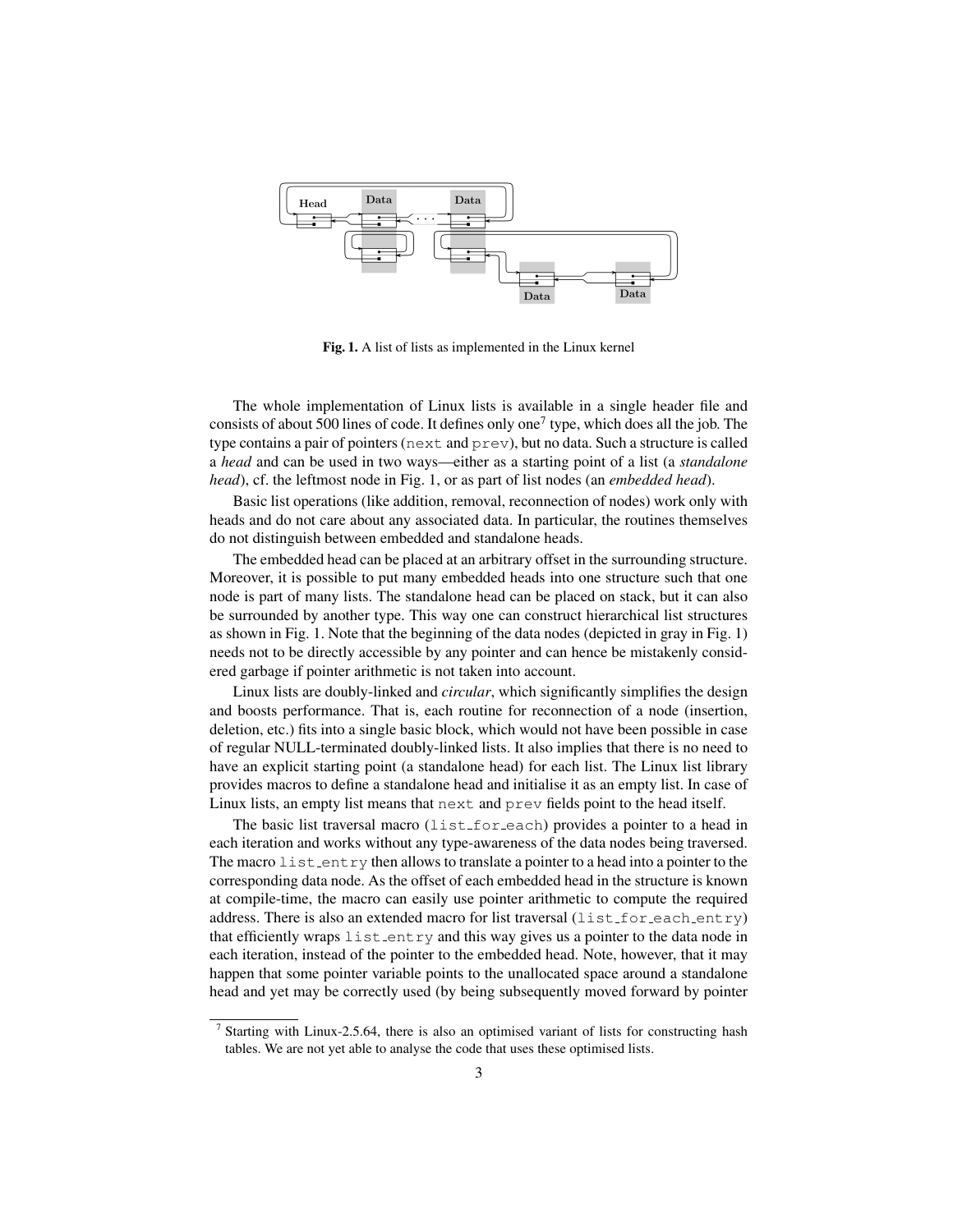arithmetic). On the other hand, dereferencing such a pointer is an error, which can, e.g., lead to stack smashing (and is detectable by Predator).

A nice introduction into how Linux lists work can be found in [\[7\]](#page-8-8). We use the code from there as one of the case studies distributed as test-cases with Predator.

## <span id="page-5-0"></span>3 A Note on the Implementation of Predator

Predator implements a symbolic analysis based on separation logic with higher-order inductive predicates, inspired by the works [\[2,](#page-8-0)[9\]](#page-8-2) implemented in Space Invader. Predator uses a graph representation of separation logic formulae, a little bit similar to the graph representation introduced in [\[2\]](#page-8-0) for description of the predicate discovery algorithm. Our representation is, however, more complex and used all the time.

In our graph-based symbolic representation of heaps, we use two kinds of nodes: *objects* (statically and automatically allocated program variables, dynamically allocated storage, etc.) and *values* of the objects (e.g., addresses of objects and the special undefined, deleted, and null values in the case of pointers and function pointers). Objects can be nested in order to represent the composition of C language structures. The appropriate nodes are linked by oriented graph edges *hasValue* (going from objects to values) and *pointsTo* (going from values to target objects). In order to allow for efficient equality testing, equal objects are simply linked to the same value node. To encode non-equality relations, value nodes may be linked by undirected *neq* edges. Further, when pointer arithmetic produces a value that does not point to a valid target, we use so-called *offset* edges between value nodes. Such values can later be used for a valid memory operation—they can either be translated by another use of pointer arithmetic to a valid address, or directly used for accessing an existing subobject of a non-existent surrounding object (which is common, e.g., when working with Linux lists as we show in Appendix [B\)](#page-16-0).

We represent inductive predicates as special *abstract objects*. Currently, we support only singly- and doubly-linked list segments that may be shared, nested, and with various additional (head, tail, data, and the like) pointers. A doubly-linked list segment (DLS) has two endpoints, both of which may be pointed to. Therefore, since each object has exactly one address, we in fact represent DLS as pairs of abstract objects. To cope with pointer arithmetic, we equip abstract objects with *offsets* specifying the relative placement of the core linking pointers (next/prev for lists). Moreover, to cope with Linux lists, we also record the *head offset* that is a relative placement of the list pointer's target. For Linux lists, it corresponds to the offset of the embedded head, whereas for regular lists, it is simply zero. We do not treat the minimal segment length as an explicit property of a list segment as in [\[8\]](#page-8-1). Instead, our list segments are implicitly possibly empty (i.e., of length 0+). We use the generic mechanism of *neq* edges between nodes before and after a segment to construct non-empty segments (length 1+). For DLS, we use two *neq* edges for length 1+ (one edge for each direction) and three *neq* edges for length 2+ (the additional *neq* edge is in between the ends of the DLS). Such an approach leads to a simpler and more readable implementation. Apart from that, we then have special abstract objects for list segments of length 0 or 1. Some more details about the representation of symbolic heaps can be found in Appendix [A.](#page-9-0)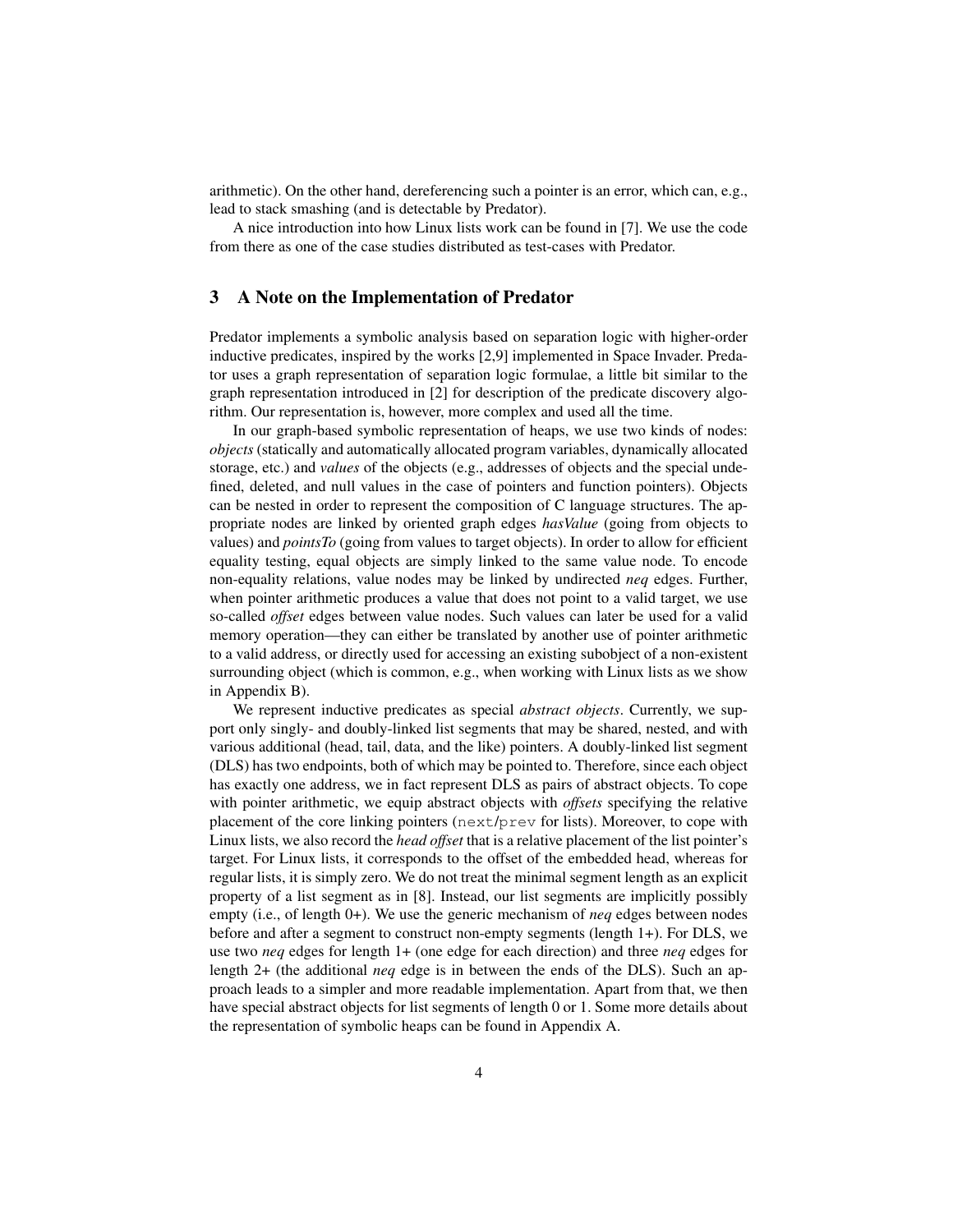Predator maintains a set of symbolic heaps for each basic block entry. The set is not yet implemented as an ordered or hashed container, but it utilises a join operator similar to the join operator introduced in [\[9\]](#page-8-2), helping to significantly decrease the number of symbolic heaps to be maintained. Moreover, Predator uses a slightly modified version of the join algorithm to merge pairs of objects during a list segment abstraction, in particular to join nested predicates, shared (head, tail or other) pointers, and other data. The modified join algorithm operates on two parts of a single heap given by the pair of objects being merged, and constructs a joint description of both parts. The algorithm can also run in a read-only mode to decide whether the join operation is possible. The readonly mode can be safely used during predicate discovery. Thanks to this, the algorithms for abstraction and predicate discovery are implemented as a very thin purpose-specific layer on top of the generic join algorithm. In Appendix [E,](#page-22-0) we show an example of use of the modified join algorithm.

For inter-procedural analysis, Predator uses function summaries in a way similar to [\[9\]](#page-8-2), including a support of indirect function calls and recursive calls of fixed depth.

Predator is tightly integrated with gcc (version 4.5.0 and newer) as a *plug-in*. Therefore, there is no need to manually pre-process the sources, neither to change the way they are built, whenever dealing with software natively compiled by  $\text{qcc}$ . Usage of Predator is as easy as adding a new compiler flag into CFLAGS while building a project. Code defects encountered during analysis are reported in the gcc format. Hence it is easy to reuse existing development tools, IDE, etc. In order to give users a clue about detected errors, Predator provides a backtrace for each error. Predator attempts to report as many errors and warnings as possible per run. For instance, if a memory leak is detected, a warning is issued, and Predator keeps searching for further errors (due to a garbage collector that gets the symbolic heap back to its consistent shape). Predator supports error recovery for most of the program errors which it is able to detect. Such an approach may trigger an error avalanche in certain cases, but the same may happen with bare gcc during compilation and developers know how to resolve it.

## <span id="page-6-1"></span>4 Experiments with Predator

Along with Predator, we distribute a comprehensive set of programs (over a hundred test cases) that can be handled by our tool, including various textbook implementations of lists (singly-linked, doubly-linked, circular, hierarchically nested, etc.) as well as exam-ples using Linux lists<sup>[8](#page-6-0)</sup>. These case studies are mid-size (up to 300 lines), however, they contain almost only pointer manipulations unlike larger programs whose big portions are often not relevant for pointer analyses like ours. Apart from basic list manipulation (creation of random lists, reversal, destruction, etc.), we provide also examples of various sorting algorithms: Merge-Sort (test-0124.c), Insert-Sort (test-0134.c), and Bubble-Sort (test-0136.c). The Merge-Sort case study operates on hierarchical singly-linked lists. The other two sorts use the native implementation of Linux lists. Predator is not proving that the resulting list is sorted, but it verifies memory safety of

<span id="page-6-0"></span><sup>&</sup>lt;sup>8</sup> In the following text, we provide in brackets the file names under which the discussed case studies appear in the distribution of Predator. The case studies are available at <https://github.com/kdudka/predator/tree/61d5df3/sl/data> .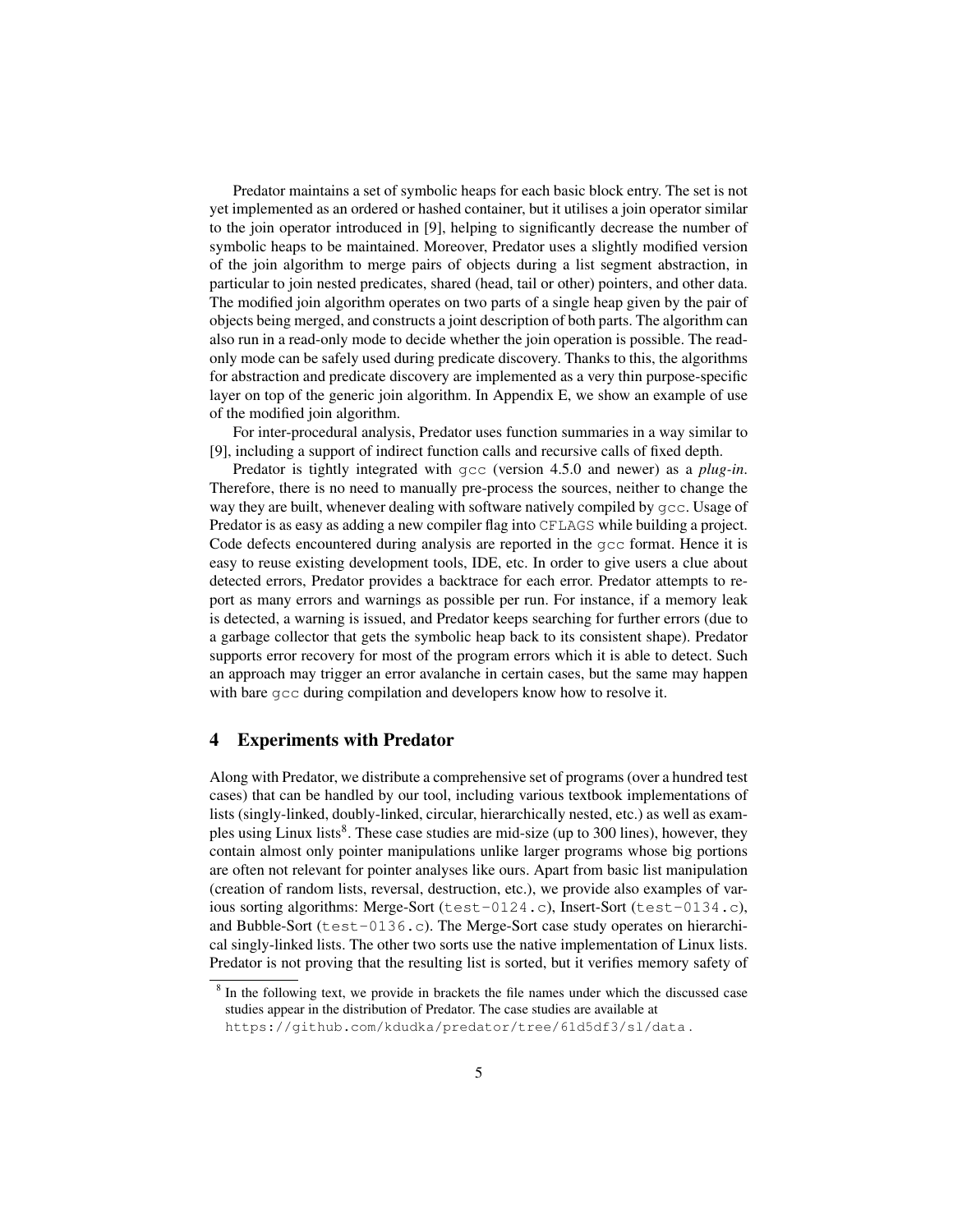the code. Invader, as a freely available tool closest to Predator, is not able to analyse any of our sorting case studies.

Some of our test cases show common mistakes in using Linux lists such as mixing pointers to a head with pointers to data (test-0138.c) or treating a standalone head as if it was an embedded head (test-0137.c). Only programmers know the purpose of each head, and if they use the head in a wrong way, it is likely to be noticed at runtime only (and often not immediately). For example, starting from a standalone head, the list for each entry macro provides a valid pointer to data in each iteration. However, if one starts to traverse the list from the middle, it ends up by misinterpreting the standalone head's neighbourhood as list node's data. Predator is capable of detecting such mistakes. We, for instance, provide an example where a wrong head is used for a Linux list traversal ( $test-0131$ .c). Despite even the dynamic analysis tool valgrind, often used by developers, claims there is an invalid write, Invader says the code is safe. On the contrary, Predator detects the flaw in 0.01s, which is even faster than valgrind.

Our test suite further contains various programs intended to stress test the discovery of inductive predicates. These case studies include, e.g., conversion of a singly-linked list into a doubly-linked and then back to singly-linked list ( $test-0061.c$ ), or construction of two independent lists starting from the same node ( $test-0113.c$ ), which other tools may inaccurately over-approximate as a hierarchically nested list or a binary tree.

Another case study considers a call of free() on an embedded head that appears in real code if the head is placed at zero offset within the data node ( $test-0087$ .c). Tools that ignore address aliasing of fields placed at the same offset, like Invader, mistakenly report such an operation as an error in the analysed program. Since Predator uses the offset-based description of list segments, it can easily cope with address aliasing.

We also provide a few case studies of lists where each node *optionally* owns some nested objects (test-0128.c). Those may be incorrectly abstracted as nested lists if only usual list segments are considered, and in case the program does not really treat such objects as lists, it leads to spurious memory leaks or even non-termination of the analysis. Predator covers these cases by special abstract objects of length 0 or 1, which allows a more precise analysis and solves the problems with spurious errors and nontermination.

Descriptions of selected case studies can be found in Appendix [D.](#page-21-0) Across all our case studies, Predator acts fully automatically. There is no need to tell Predator what kind of data structures to look for. Given a C program, it simply returns the corresponding list of errors and warnings. In all but one of the mentioned tests, the time consumption was under 1.0s on Intel Core i5 3.33GHz. Moreover, for a vast majority of the tests, it was under 0.1s. The only exception was the Merge-Sort example, which took 7.8s to analyse. We are, however, not aware of any comparable tool that is able to analyse the same example faster.

#### 5 Conclusion

We have presented Predator, a new separation logic based tool for analysing programs with dynamic linked data structures. Despite the tool is only at the beginning of its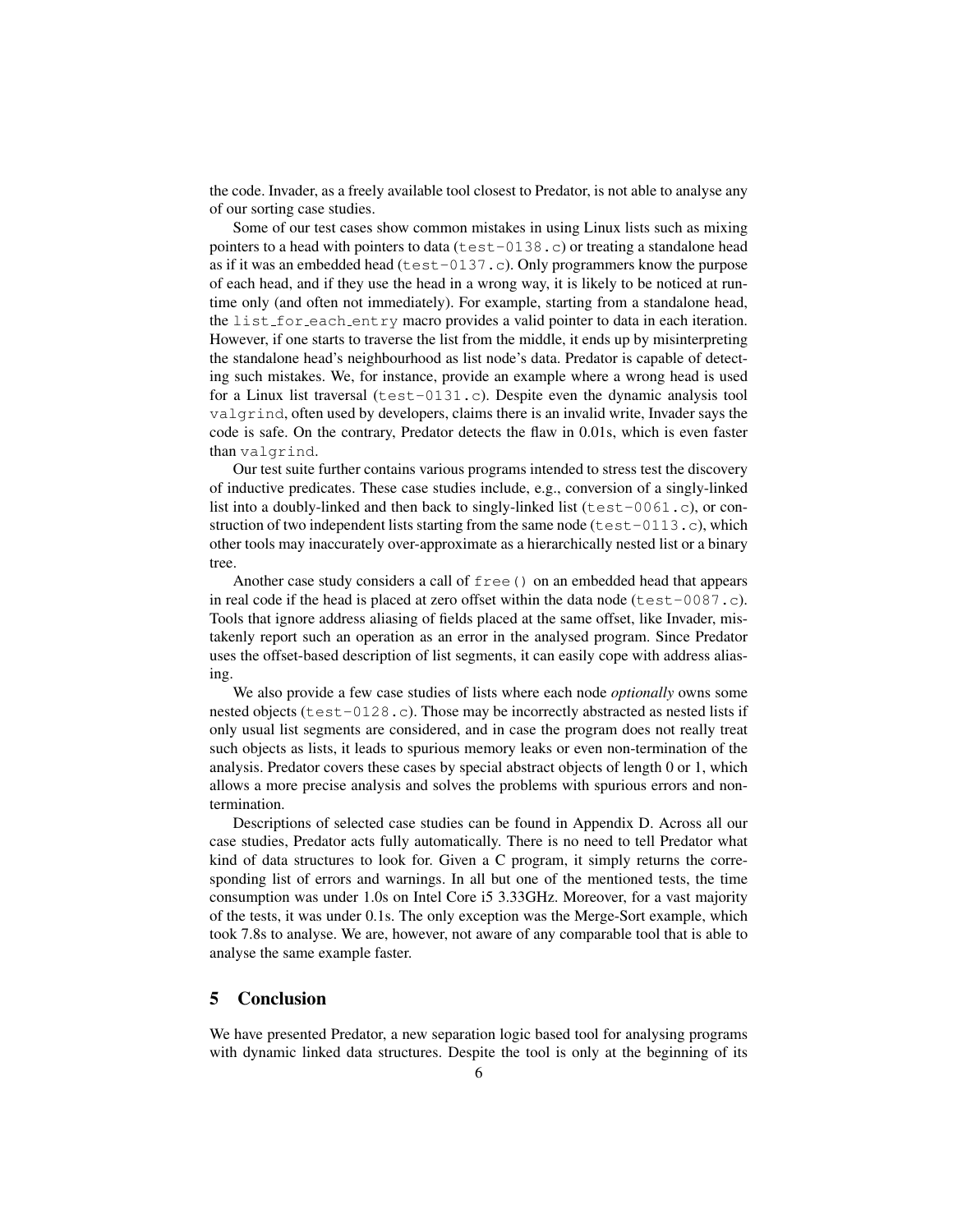development, we have argued that it already offers many interesting features. In the future, the tool should be, e.g., enriched with some (preferably light-weight) support of non-pointer data (integers, arrays), extended to handle further classes of dynamic data structures, extended to handle C++ code (which the gcc-based front-end can easily handle), and so on. Since Predator is open source, GPL-licensed, and written such that its code is readable, collaboration on its further development is very well possible.

*Acknowledgement* This work was supported by the Czech Science Foundation (project P103/10/0306), the Czech Ministry of Education (projects COST OC10009 and MSM 0021630528), and the BUT FIT project FIT-S-11-1.

## References

- <span id="page-8-5"></span>1. P.A. Abdulla, A. Bouajjani, J. Cederberg, F. Haziza, A. Rezine. Monotonic Abstraction for Programs with Dynamic Memory Heaps. In *Proc. of CAV'08*, *LNCS* 5123. Springer, 2008.
- <span id="page-8-0"></span>2. J. Berdine, C. Calcagno, B. Cook, D. Distefano, P.W. O'Hearn, T. Wies, and H. Yang. Shape Analysis for Composite Data Structures. In *Proc. CAV'07*, *LNCS* 4590, 2007.
- <span id="page-8-4"></span>3. A. Bouajjani, P. Habermehl, A. Rogalewicz, T. Vojnar. Abstract Regular Tree Model Checking of Complex Dynamic Data Structures. In *Proc. of SAS'06*, *LNCS* 4134. Springer, 2006.
- <span id="page-8-7"></span>4. C. Calcagno, D. Distefano, P.W. O'Hearn, and H. Yang. Compositional Shape Analysis by Means of Bi-abduction. In *Proc. of POPL'09*. ACM Press, 2009.
- <span id="page-8-6"></span>5. D. Distefano and M. Parkinson. jStar: Towards Practical Verification for Java. In *Proc. of OOPSLA'08*. ACM Press, 2008.
- <span id="page-8-3"></span>6. S. Sagiv, T. Reps, and R. Wilhelm. Parametric Shape Analysis via 3-valued Logic. *TOPLAS*, 24(3), 2002.
- <span id="page-8-8"></span>7. K. Shanmugasundaram. Linux Kernel Linked List Explained, 2005. http://isis.poly.edu/kulesh/stuff/src/klist
- <span id="page-8-1"></span>8. H. Yang, O. Lee, C. Calcagno, D. Distefano, and P.W. O'Hearn. On Scalable Shape Analysis. Technical report RR-07-10, Queen Mary, University of London, 2007.
- <span id="page-8-2"></span>9. H. Yang, O. Lee, J. Berdine, C. Calcagno, B. Cook, D. Distefano, and P.W. O'Hearn. Scalable Shape Analysis for Systems Code. In *Proc. of CAV'08*, *LNCS* 5123. Springer, 2008.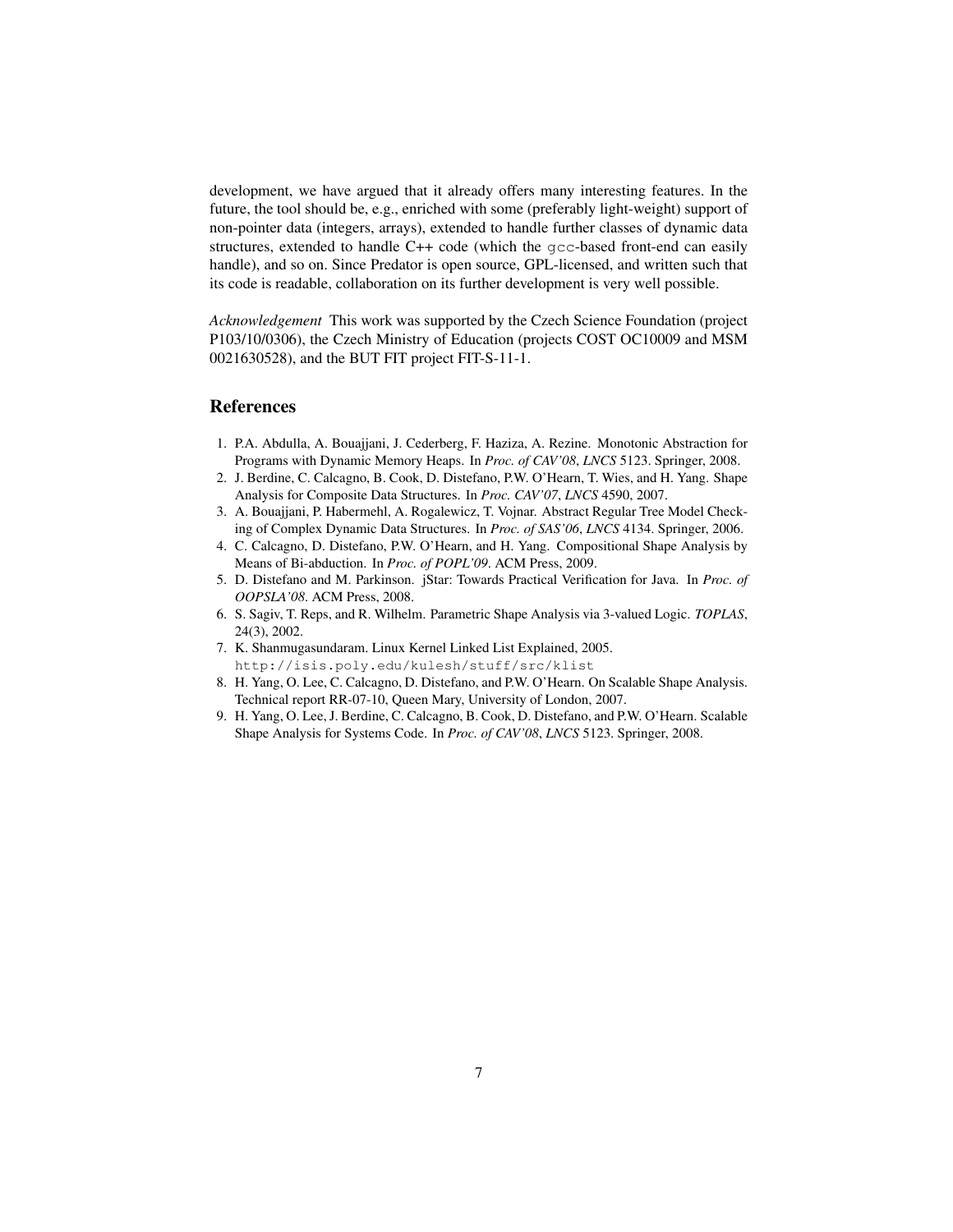## <span id="page-9-0"></span>A Heap Representation Used in Predator

In this appendix, we explain the basic principles of how Predator represents reachable heap configurations on concrete examples. We start with the code example in Fig. [2](#page-10-0) that creates a sample shape consisting of two structured objects—the first is allocated on the stack, and the second is allocated dynamically. Both of them are connected with each other in a rather complex way (including, e.g., a pointer to a pointer link: the pprev field).

Assume that we print out the heap configuration reachable at line 35. For this, the built-in function  $\text{...s1.plot}$  () of Predator can be used. The function generates a symbolic heap graph (in the DOT format) that describes heap configurations reachable at the line where the function is called. The NULL value used as a parameter of  $s_{\text{sub}}$  =  $s_{\text{sub}}$  () can be replaced by a string containing a custom name of the graph. It is also possible to generate only a restricted part (reachable from some given cell or visible within a function) of the heap graph in case the whole graph is too complex.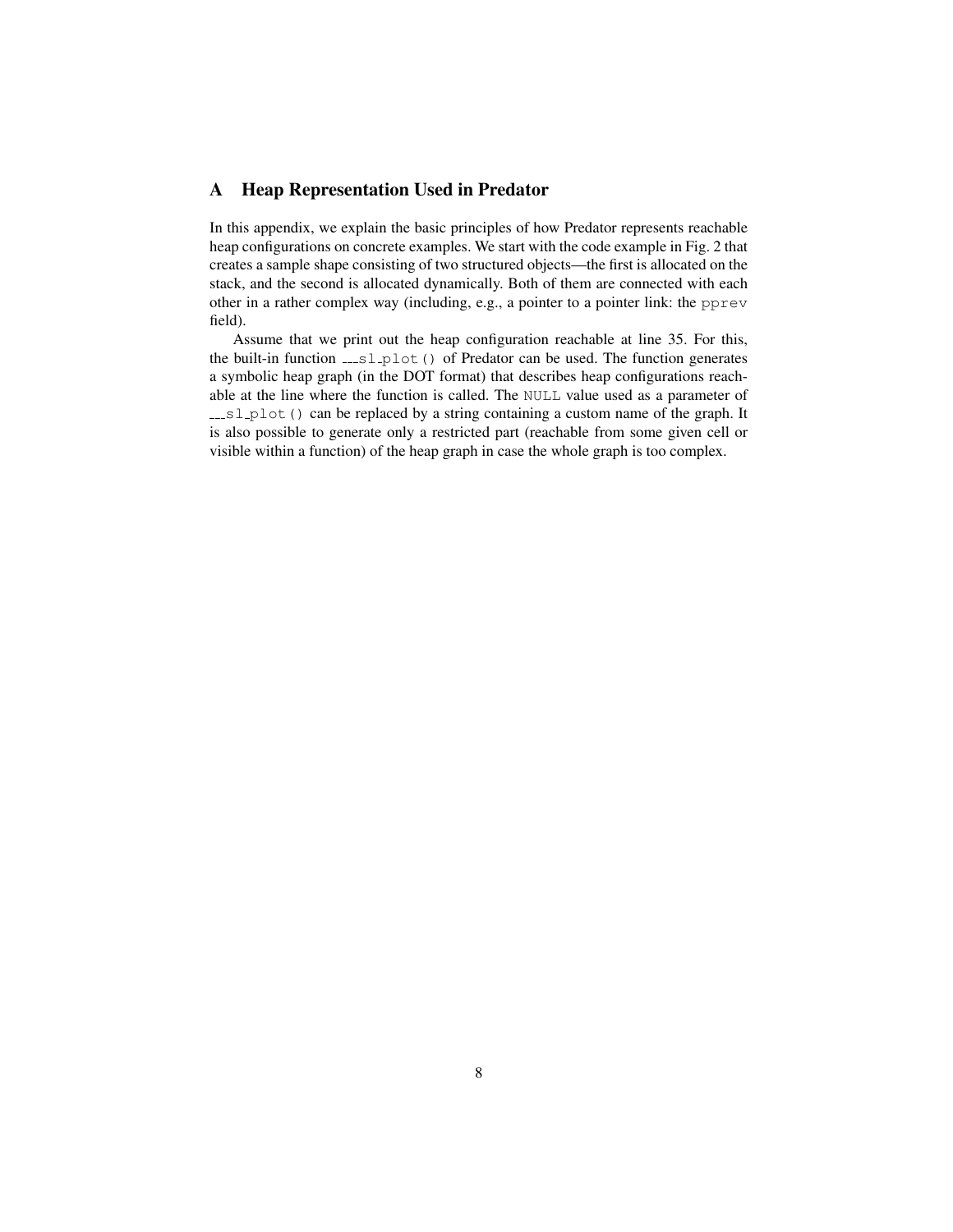```
1 #include <stdlib.h>
 \Omega3 struct list_head {<br>4 struct list hea
          struct list_head *next, *prev;
 5 };
 6
 7 struct hlist_node {<br>8 struct hlist nod
          struct hlist_node *next, **pprev;
 9 };
10
11 // a custom type used for list nodes at the top level
12 struct my_hlist {
13 struct hlist_node node;
\begin{array}{c} 14 \\ 15 \end{array}15 // a standalone head of a nested Linux list; no need<br>16 // to specify the type of its nodes at this point
16 // to specify the type of its nodes at this point<br>17 struct list_head nested;
           struct list_head nested;
18 };
19
20 int main () {<br>21 // allocal
21 \frac{1}{22} // allocate a heap object<br>22 struct my hlist *item = m
22 struct my_hlist *item = \text{malloc}( \text{size of } \text{*item});<br>
23 item ->nested.next = \text{\&item->nested}:23 item -> nested . next = & item -> nested ;
24 item -> nested . prev = & item -> nested ;
\frac{25}{26}26 \frac{1}{27} // initialize an object on stack and connect both 27 // of them with each other
27 // of them with each other<br>28 struct { struct hlist_node
28 struct { struct hlist_node * first; } my_hlist_head = {<br>29 \& item->node
29 % item ->node<br>30 };
\begin{array}{ccc} 30 & & \text{ } \\ 31 & & \text{ } \\ 31 & & \text{ } \end{array}31 item -> node. pprev = \&my_hlist_head. first;<br>32 item -> node. next = \overline{NULL};
           item ->node.next = NULL;
33
34 // tell Predator to generate a heap graph<br>35 ___sl_plot(NULL);
           ---s1-plot (NULL);
36
37 // avoid a memory leak by end of main ()<br>38 free (item):
           free (item);
39 return 0;
40 }
```
<span id="page-10-0"></span>Fig. 2. An example of a program that generates a symbolic heap graph to explain the graph representation of symbolic heaps used by Predator

The resulting heap graph of the code example above is shown in Fig. [3.](#page-11-0) The elliptic nodes represent values, while the rectangular nodes represent objects (cf. Section [3\)](#page-5-0). The composition of C structures is expressed by the clusters of objects and the *field* edges which connect the objects within the clusters. The *hasValue* edges are blue and the *pointsTo* edges are green. Their labels are omitted in all the following heap graphs in order to improve their readability.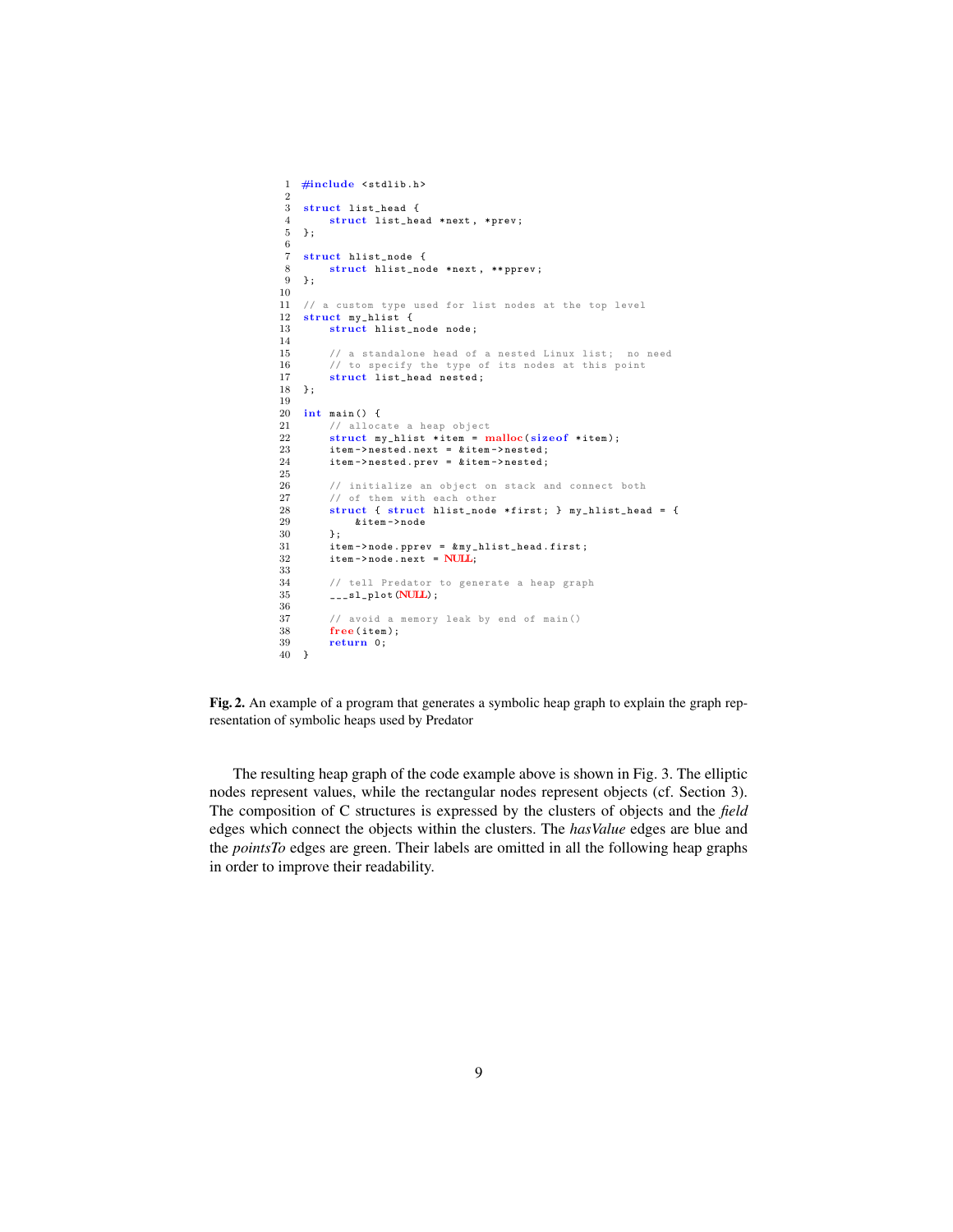

<span id="page-11-0"></span>Fig. 3. An example of a symbolic heap graph to explain the graph representation of symbolic heaps used by Predator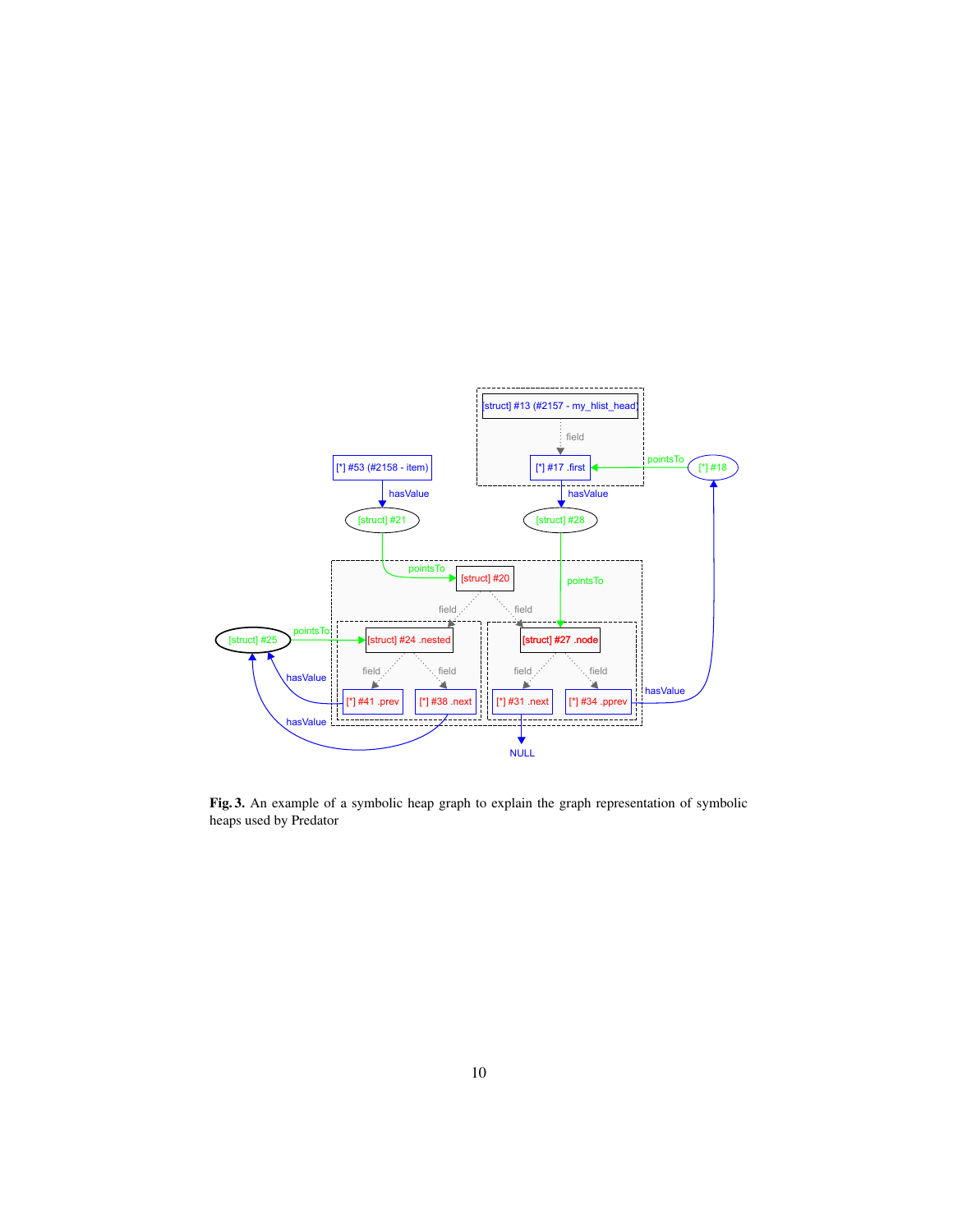#### A.1 Representation of Doubly-Linked Lists of Unbounded Length

The heap graph shown in Fig. [3](#page-11-0) represents a single concrete heap configuration. Next, we proceed to a symbolic representation of heaps containing lists of an unbounded length. We concentrate on working with doubly-linked lists, which are more common in practice, and, moreover, dealing with singly-linked lists may easily be viewed as a restriction of dealing with doubly-linked lists.

As described in Section [3,](#page-5-0) Predator represents doubly-linked list segments (DLS) as pairs of abstract objects. Fig. [4](#page-12-0) depicts an exemplary pair of objects that may be abstracted as DLS of length 2+ (Fig. [5\)](#page-13-0). On separation of a node from such a DLS, it turns out into DLS of length 1+ (Fig. [6\)](#page-13-1) and subsequently 0+ (Fig. [7\)](#page-14-0). On the other hand, if a node is appended to the DLS, the minimal length grows back.

We note that singly-linked list segments are represented in a similar way, but just one abstract object is used (i.e., one half of the presented doubly-linked list segments– cf. Fig [14](#page-23-0) and [15](#page-24-0) where SLS stands for a singly-linked list segment).



<span id="page-12-0"></span>Fig. 4. A pair of objects that may be abstracted as a doubly-linked list segment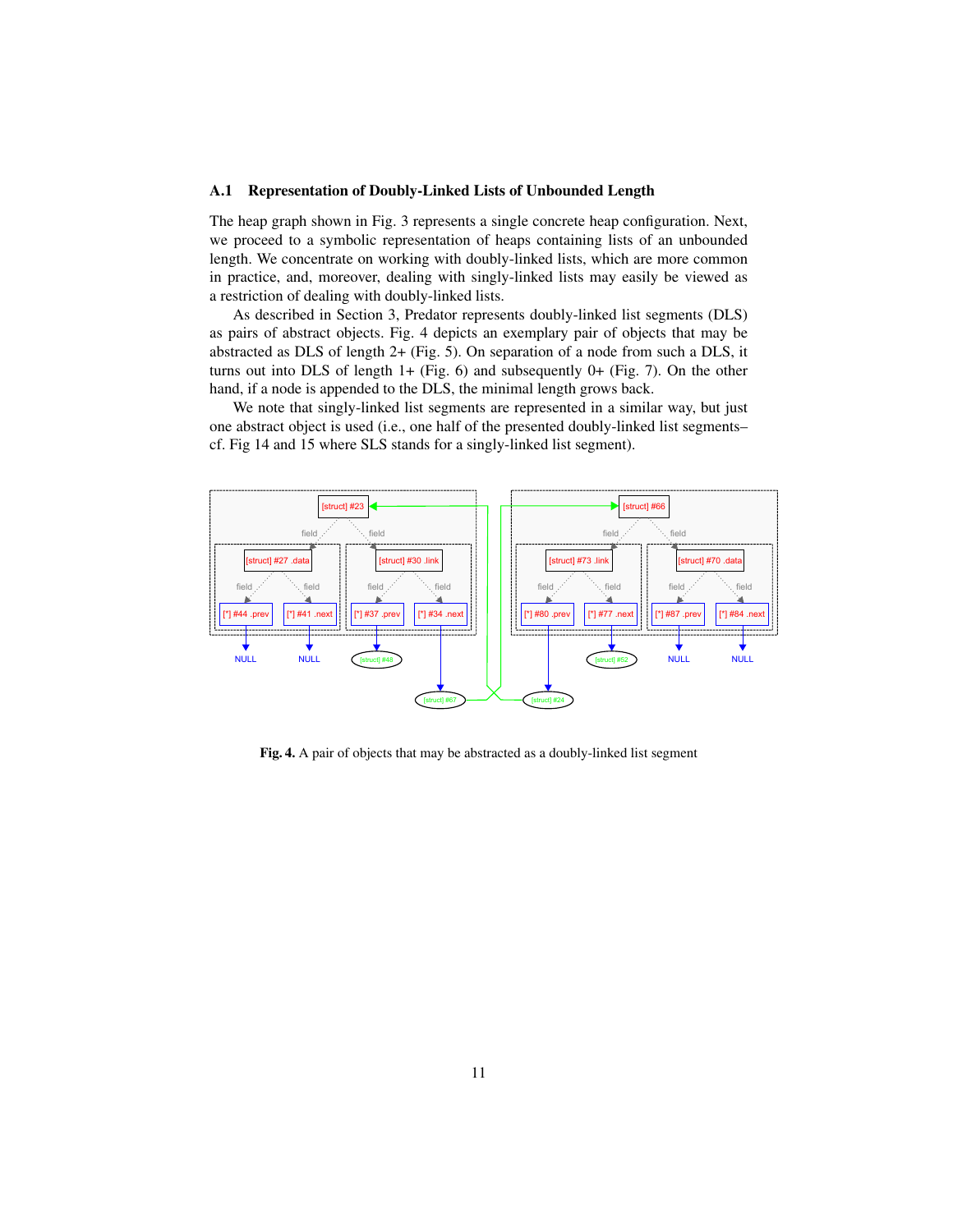

<span id="page-13-0"></span>Fig. 5. A doubly-linked list segment of length 2+ as represented by Predator



<span id="page-13-1"></span>Fig. 6. A doubly-linked list segment of length 1+ as represented by Predator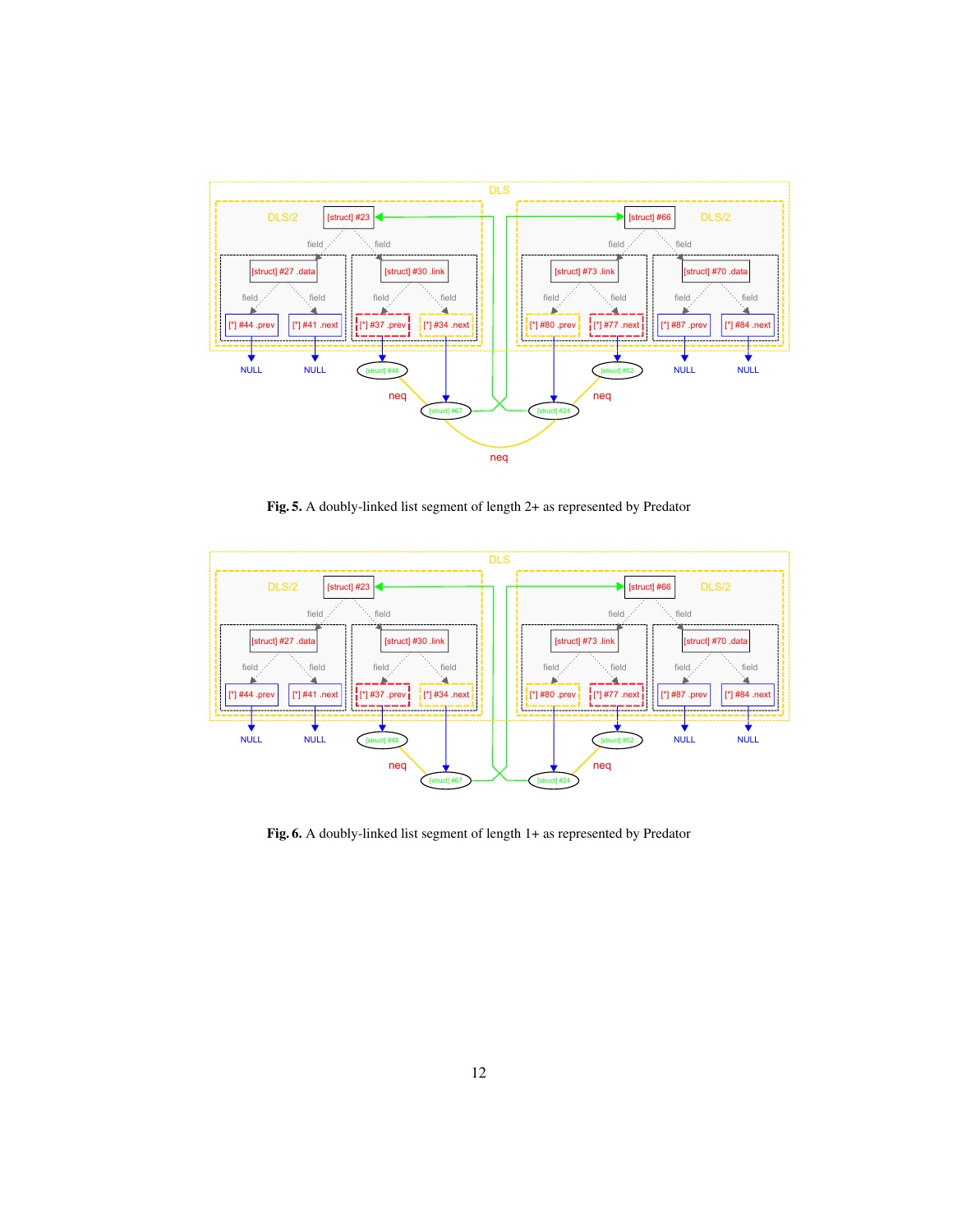

<span id="page-14-0"></span>Fig. 7. A doubly-linked list segment of length 0+ as represented by Predator

#### A.2 Representation of Linux Lists

In contrast to the plain DLS abstraction, the Linux DLS allows a non-zero head offset, which means the nodes are linked through the middle of the objects as shown in Fig. [8.](#page-14-1) Fig. [9](#page-15-0) depicts the result of the Linux DLS abstraction. The subobject that is placed at the head offset within the list node is highlighted in green and labeled as *head*. The view in Fig. [10,](#page-15-1) which includes only heads, is close to the view of the Linux list routines that do not care about any associated data.



<span id="page-14-1"></span>Fig. 8. A pair of objects that may be abstracted as a doubly-linked list segment with a *head offset*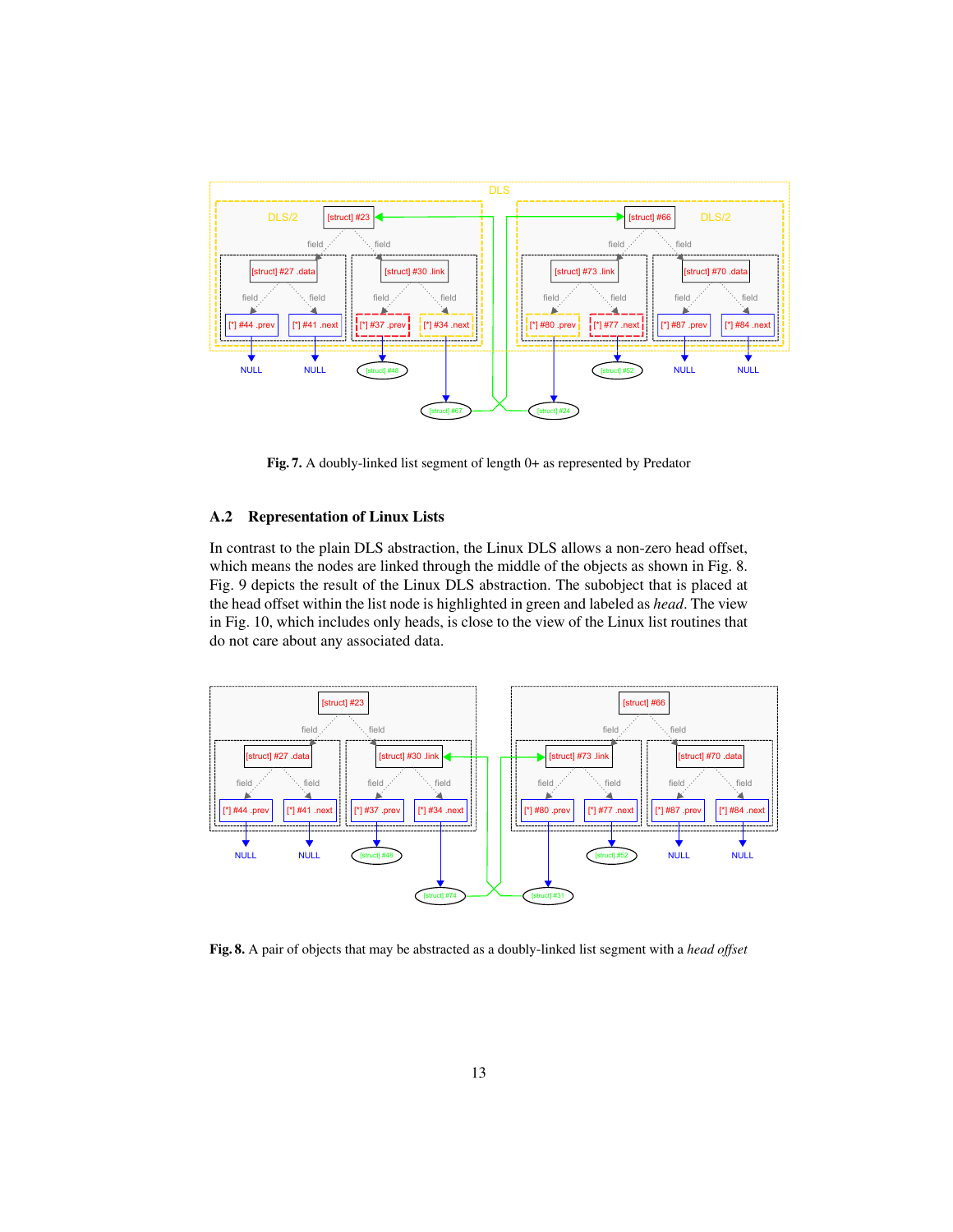

<span id="page-15-0"></span>Fig. 9. A doubly-linked list segment of a *Linux list* of length 2+



<span id="page-15-1"></span>Fig. 10. Embedded heads in a doubly-linked list segment of a Linux list of length 2+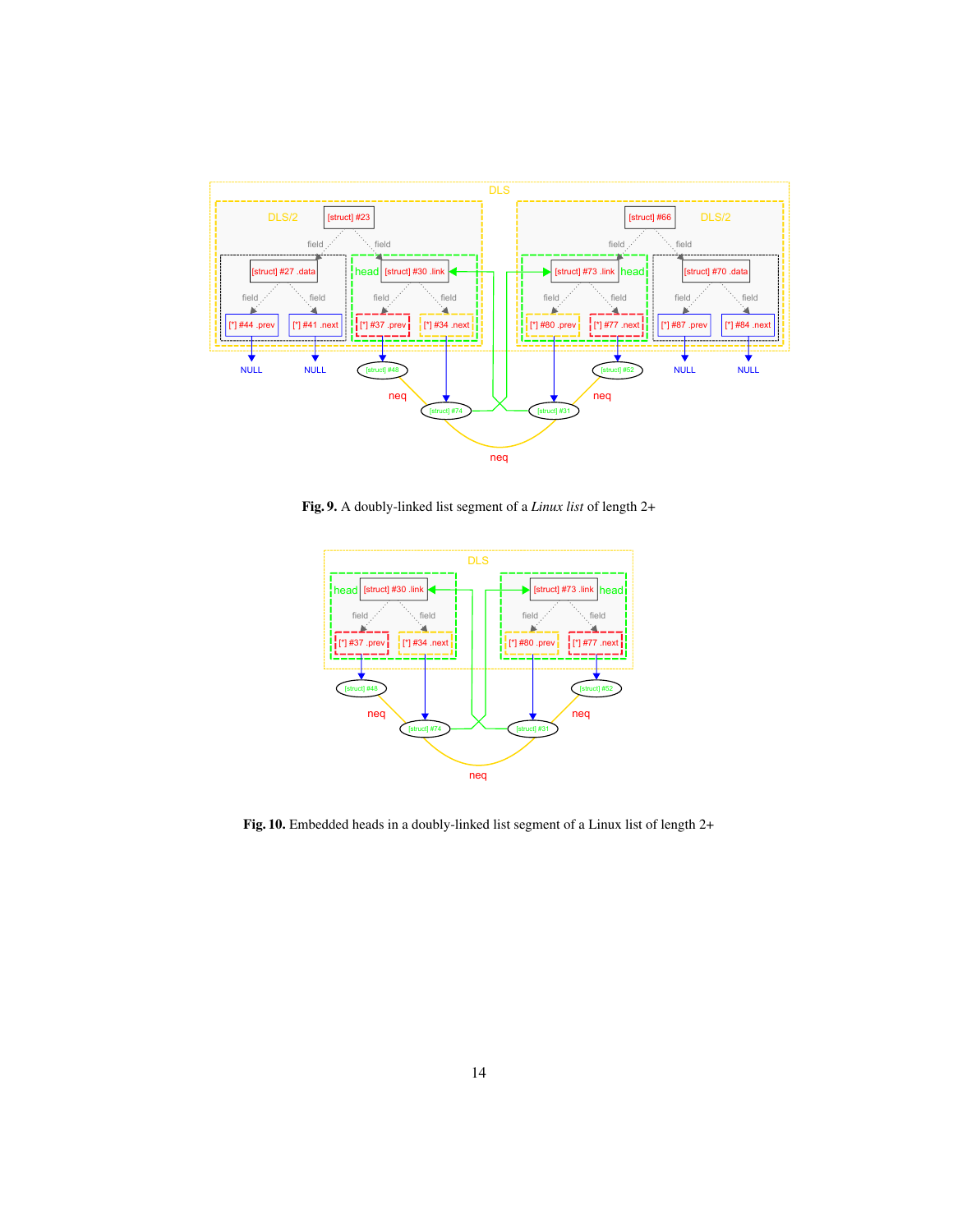## <span id="page-16-0"></span>B Traversal of a Linux List

The heap graphs in this section explain how the macro list for each entry, commonly used in the Linux code, implements the traversal of a Linux list (and hence, what the analysis must be ready to handle). In the following case study, a Linux list of length 2 with a standalone head is used. The macro gets only one pointer which is, in that particular case, the address of the standalone head. Using the next pointer inside the head, it jumps to the next head. The cursor, which is available inside the loop body, is then set to the address of the corresponding data node by subtracting the head offset. Fig. [11](#page-16-1) and Fig. [12](#page-17-0) show the heap graphs corresponding to the loop body as the cursor is moved from the first list node to the second one. However, once the traversal has finished, which means the starting head is seen the second time, the cursor does not point to any known object. Yet, the cursor is still—surprisingly—used in the loop condition. In order to avoid a spurious error when evaluating the loop condition, Predator needs to represent such values, which is done as shown in Fig. [13.](#page-17-1)



<span id="page-16-1"></span>Fig. 11. A traversal of a Linux list with two nodes: 1st iteration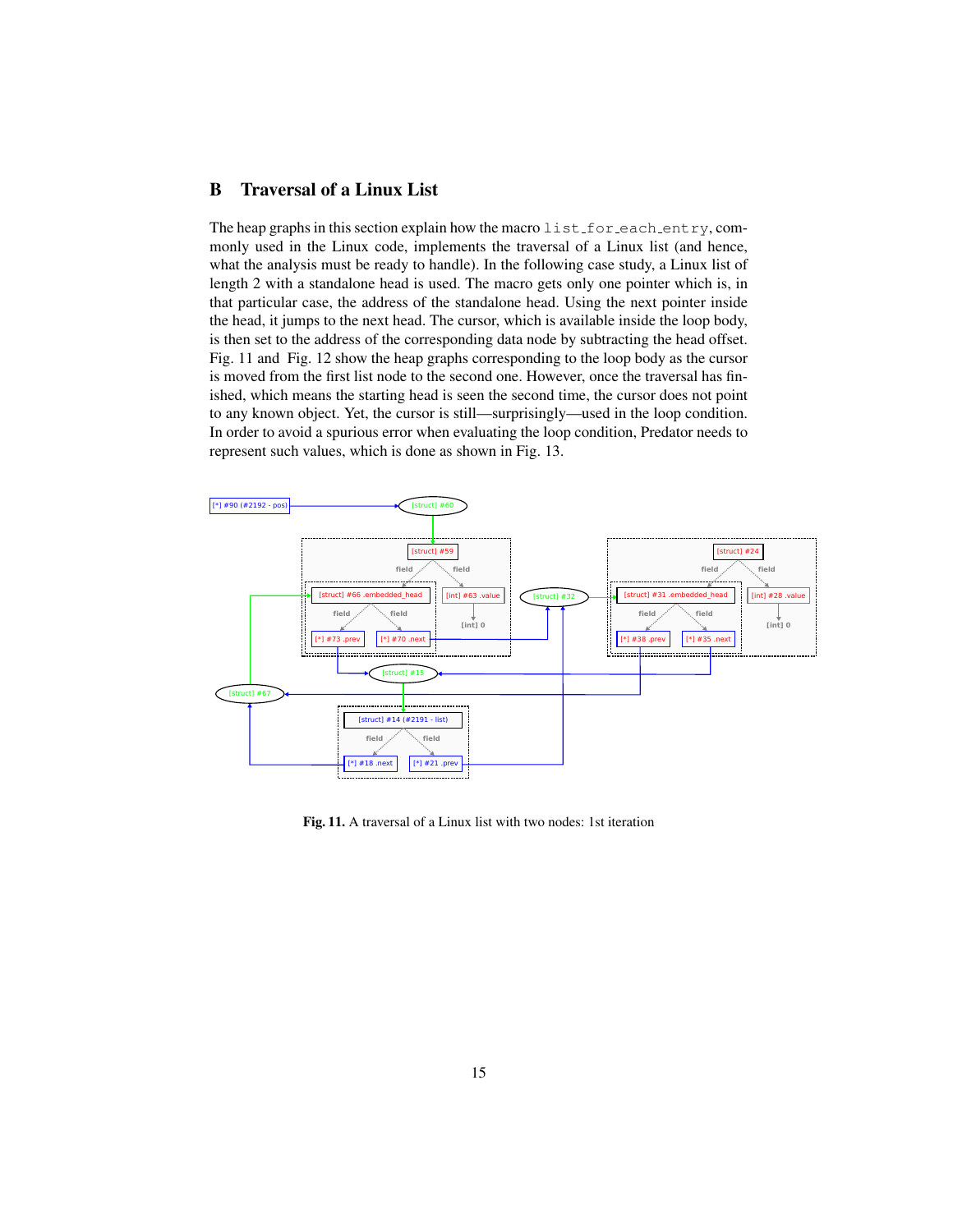

<span id="page-17-0"></span>Fig. 12. A traversal of a Linux list with two nodes: 2nd iteration



<span id="page-17-1"></span>Fig. 13. A traversal of a Linux list with two nodes: after the traversal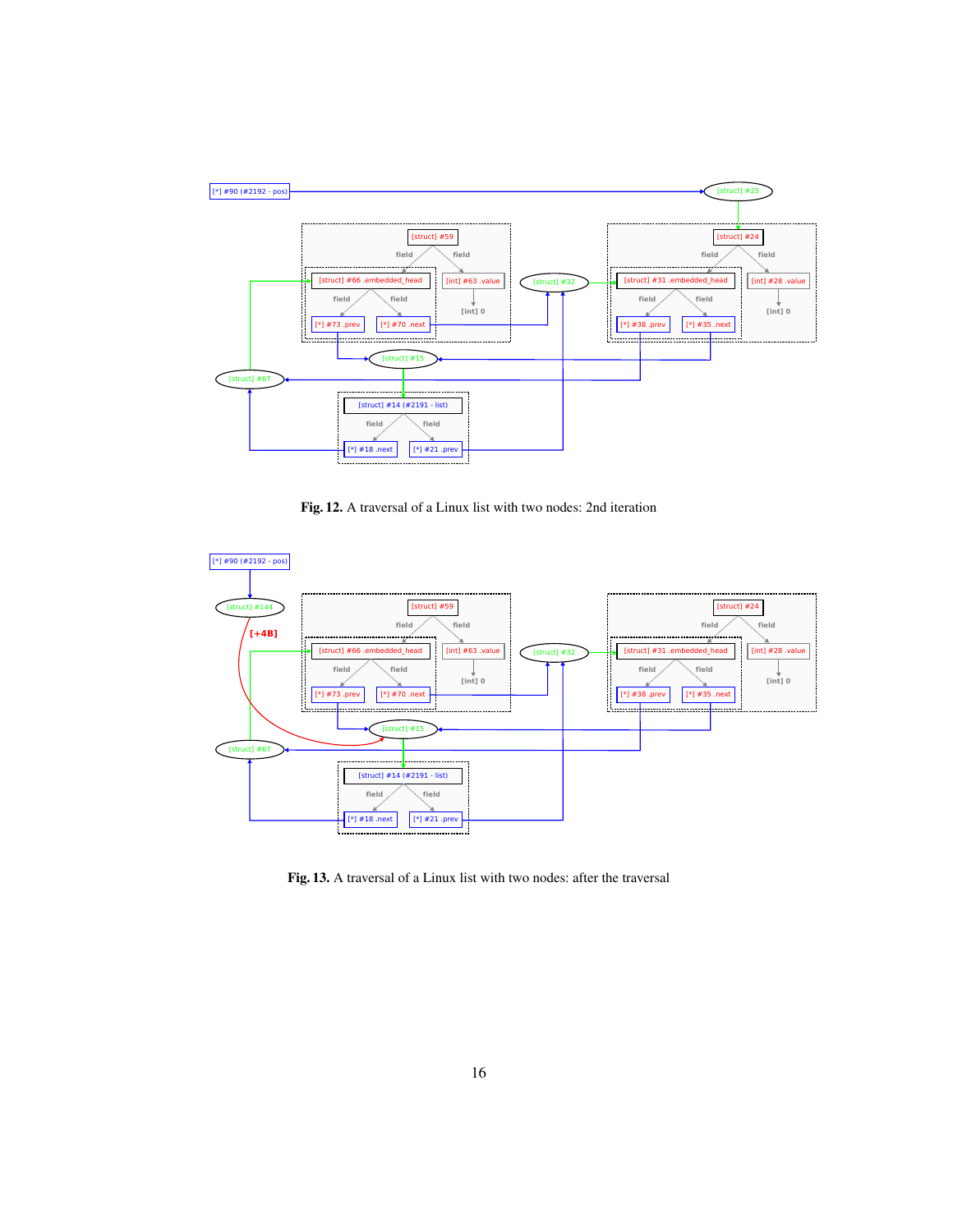## <span id="page-18-0"></span>C Common Mistakes in Using Linux Lists

In this section, we show code examples of the common mistakes in using Linux lists mentioned in Section [4](#page-6-1) and the corresponding response of Predator to them. Note the here presented examples are simplified such that each of them fits into a single page. The full versions of all the examples are included as regression tests in the distribution of Predator (see the file names in error messages).

#### C.1 A Wrong Head Used for the Traversal of a Linux List

```
1 #include <linux/list.h>
 2 #include \leqstdlib.h>
 \frac{3}{4}4 struct my_item {
                                       * data;
 6 struct list_head link;<br>7 struct list_head aux_link;
 7 struct list_head 8 };
    8 };
9
10 void traverse (struct list_head *head)
\begin{array}{cc} 11 & \texttt{\textcolor{red}{\{}}}\\ 12 & \end{array}struct my_item *now;
13 #if TRIGGER_INVALID_WRITE
14 list_for_each_entry (now, head, aux_link)
15 \#else16 list_for_each_entry (now, head, link)
17 #endif
\begin{array}{ccc} 18 & \quad & \{ \\ 19 & \quad & \end{array}nov - > data = NULL;\begin{array}{ccc} 20 & & \rightarrow \\ 21 & \rightarrow & \end{array}21 }
22
23 int main ()
\frac{24}{25} {
          LIST_HEAD (my_list);
26
27 int i;<br>28 for (i)
28 for (i = 0; i < 1024; ++i) {<br>29 struct my_item *ptr = mistruct my_item *ptr = malloc(size of *ptr);
30 if (!ptr)
31 abort ();
\frac{32}{33}list_add_tail (& ptr -> link, & my_list);
3435
36 traverse (\text{kmy\_list});<br>37 return 0;
37 return 0;
   38 }
```

```
test-0131.c:14:5: error: dereference of unknown value
test-0131.c:36:13: note: from call of traverse()
test-0131.c:23:5: note: from call of main()
```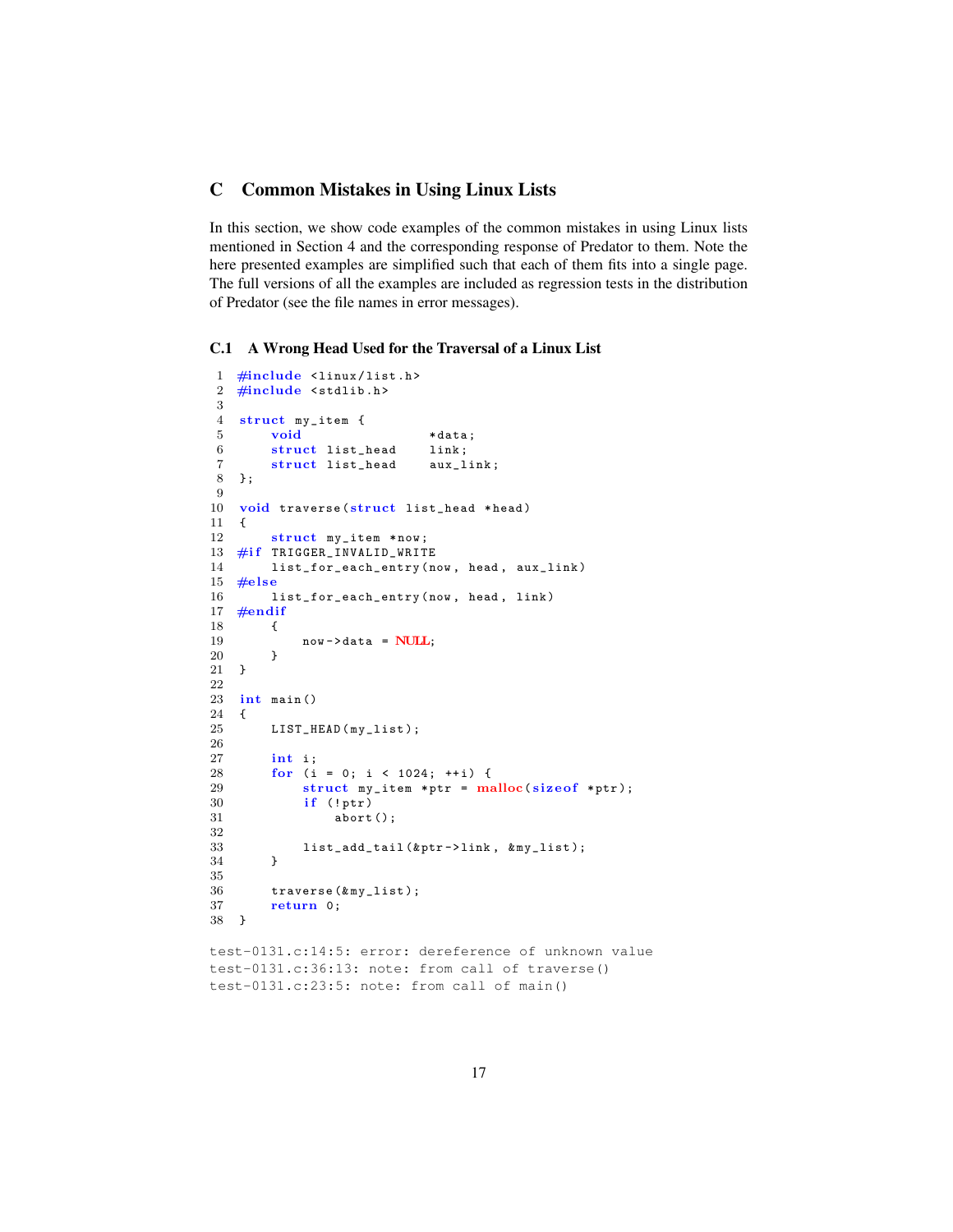#### C.2 Mixing Pointers to Head with Pointers to Data

```
1 #include <linux/list.h>
 2 #include <stdlib.h>
 3 \#include \times stdio.h>
 4
 5 struct node {<br>6 int
 6 int value;<br>7 struct list_head linkage;
 7 struct list_head 8 };
   8 };
9
10 LIST_HEAD (gl_list);
11
12 static void gl_destroy()
13 {
14 struct list_head *next;
15 while (& gl_list != ( next = gl_list . next )) {
16 gl_list.next = next->next;
17 #if TRIGGER_INVALID_FREE
18 free (next);
19 \#else20 free (list_entry (next, struct node, linkage));
21 \#endif
22 }
23 }
24
25 int main ()
\frac{26}{27} {
27 int value;<br>28 while (EOF
28 while (EOF != (value = getchar ())) {<br>29 struct node *node = malloc(sizeo)
29 struct node *node = \text{malloc}( \text{size of } \text{*node});<br>30 if (!node)
             if (!node)
31 abort ();
32
33 node -> value = value ;
34 list_add (& node -> linkage, & gl_list);<br>35 }
35\,\frac{36}{37}37 gl_destroy();<br>38 return 0;
        return 0;
39 }
```
test-0138.c:18:13: error: attempt to free a non-root object test-0138.c:37:15: note: from call of gl\_destroy() test-0138.c:25:5: note: from call of main()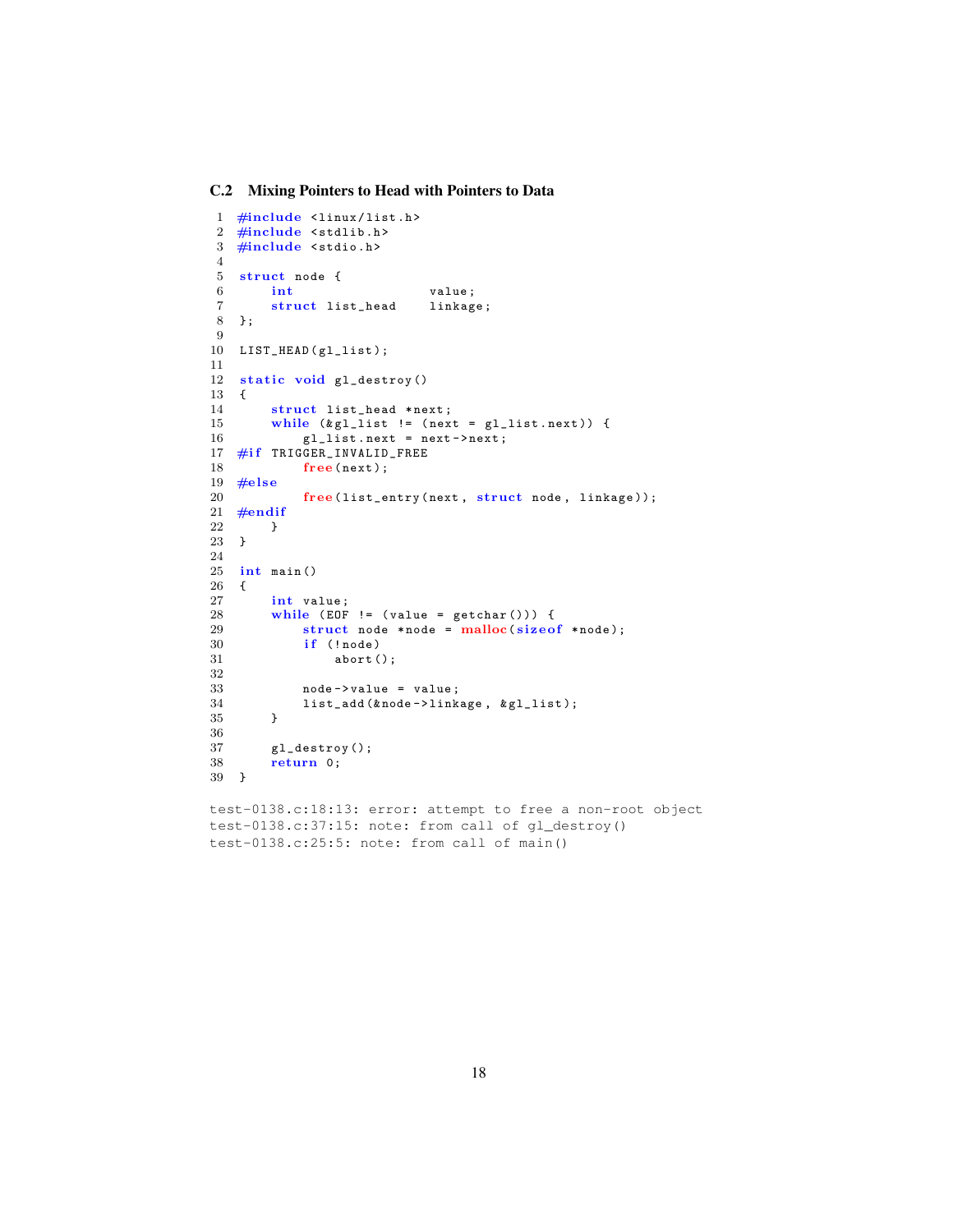## C.3 Mixing Embedded Heads with Standalone Heads

```
1 \#include \leq \frac{1}{2} \#include \leq \leq \frac{1}{2} \frac{1}{2} \frac{1}{2} \frac{1}{2} \frac{1}{2} \frac{1}{2} \frac{1}{2} \frac{1}{2} \frac{1}{2} \frac{1}{2} \frac{1}{2} \frac{1}{2} \frac{1}{2} \frac{1}{2} \frac{1}{2} \frac{1}{2} \frac{1}{2} \frac{1}{2}#include <stdlib.h>
 3 #include <stdio.h>
 4
 \begin{array}{cc} 5 & \text{struct node} \\ 6 & \text{int} \end{array}int value:
 7 struct list_head linkage;<br>8 };
     8 };
 9
10 LIST_HEAD (gl_list);
\begin{array}{c} 11 \\ 12 \end{array}12 static int val_from_node (struct list_head *head) {<br>13 struct node *entry = list_entry(head, struct n
13 struct node *entry = list_entry (head, struct node, linkage);<br>14 return entry->value:
             return entry->value;
15 }
\frac{16}{17}static struct list_head* gl_seek_max()
\begin{array}{cc} 18 & 5 \\ 19 & 5 \end{array}struct list_head *pos, *max_pos = NULL;
20 int max ;
\begin{array}{c} 21 \\ 22 \end{array}22 if (list_empty(&gl_list))<br>23 return NULL;
23 return NULL;<br>24 else {
24 else {<br>25 max
25 max_pos = gl_list.next;<br>26 max = val_from_node(max
             max = val\_from\_node(max\_pos);}
27 }
28
29 // misuse of list_for_each() at this point<br>30 list_for_each(pos, max_pos) {
30 list_for_each(pos, max_pos) {<br>31 const int value = val_from
31 const int value = val_from_node(pos);<br>32 if (value < max)
\frac{32}{33} if (value \leq max)<br>\frac{1}{33} continue:
                           continue;
\frac{34}{35}35 max_pos = pos;<br>36 max = value;
             max = value;37 }
\frac{38}{39}return max_pos;
40 }
41
42 int main ()
\begin{array}{cc} 43 & \texttt{\{}} \\ 44 & \end{array}44 int value;<br>45 while (EOF
             while (EOF != (value = getchar())) {
46 struct node *node = \text{malloc}( \text{size of } \text{*node});<br>47 if (!node)
47 if (!node)<br>48 abort (
                           abort();
49
50 node -> value = value ;
51 list_add (& node -> linkage, & gl_list);<br>52 }
52\,53
54 return !! gl_seek_max ();
55 }
```
test-0137.c:14:5: error: dereference of unknown value test-0137.c:31:19: note: from call of val\_from\_node() test-0137.c:54:25: note: from call of gl\_seek\_max() test-0137.c:42:5: note: from call of main()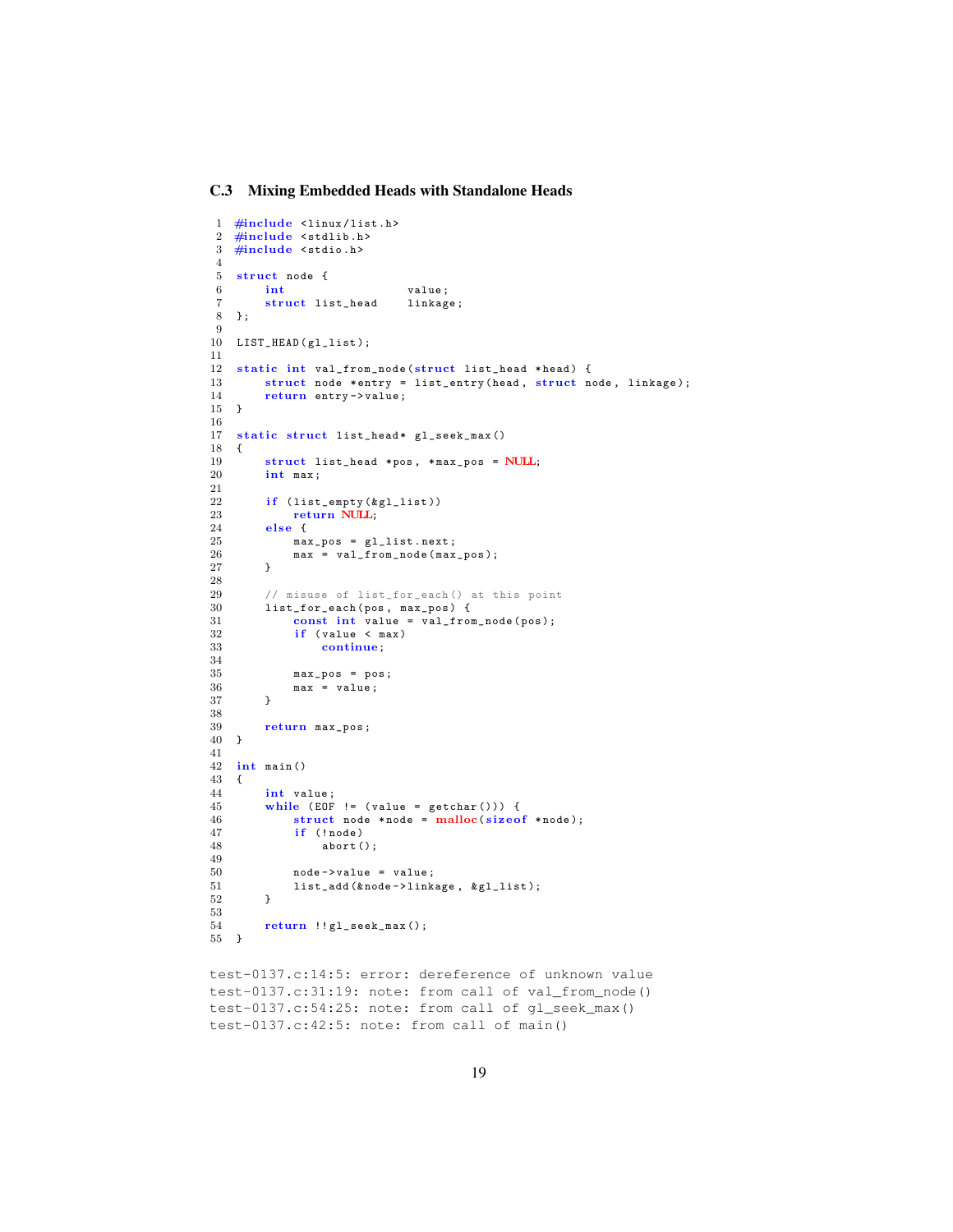## <span id="page-21-0"></span>D Selected Case Studies

In this section, we briefly introduce selected case studies which illustrate the power of Predator. All of them (and many more) are included in the distribution of Predator as regression tests (their numbers in the distribution are mentioned below for reference). In the description, we abbreviate singly-linked lists as *SLLs* and doubly-linked lists as *DLLs*.

#### Conversion of an SLL to a DLL and vice versa (**test-0061.c**).

An SLL is created using the next field as the forward link. The list is then traversed and missing values of the prev field in each node are completed in order to get a DLL. Finally, while going back again, the next field in each node is nullified, which results into a reversed SLL.

#### An SLL of DLLs destructed in two steps (**test-0067.c**).

An SLL of DLLs is created. The structure is then destroyed in two steps. First, all nested DLLs are destroyed. This way we get a flat SLL, which is destroyed in the second step.

#### A DLL of DLLs constructed using a bounded call recursion (**test-0072.c**).

A DLL of DLLs is created using a call recursion of depth 2. The list constructor is written generically for both levels of the list. The constructor is then called with a function pointer to specify which node constructor to use, depending on which level the list constructor is being called at.

## An SLL of SLLs where the nested lists are of length 0 or 1 (**test-0128.c**).

Such a shape is hard to analyse if only usual list segments are considered because a list consisting of a single node is nearly impossible to be discovered as a list. Shapes like this are, however, commonly used in practice.

#### An SLL of SLLs where the nested lists are of length 1 or 2 (**test-0111.c**).

This case study is a modification of test-0128.c. Odd nodes at the top level contain a nested list of length 1, while even nodes contain a nested list of length 2. The test shows the power of the modified join algorithm used during the predicate discovery.

#### A Linux DLL with two nested Linux DLLs (**test-0102.c**).

In the case study there is created a Linux DLL at the top-level where from each node of the list start two independent nested Linux DLLs. This case is not easy to analyse since each nested list is linked through a node of the top-level list, which happens whenever Linux lists are used for building hierarchical list structures.

A call to the destructor of one of the nested lists is intentionally omitted in order to trigger a memory leak. Predator shows where exactly the missing call of the destructor belongs.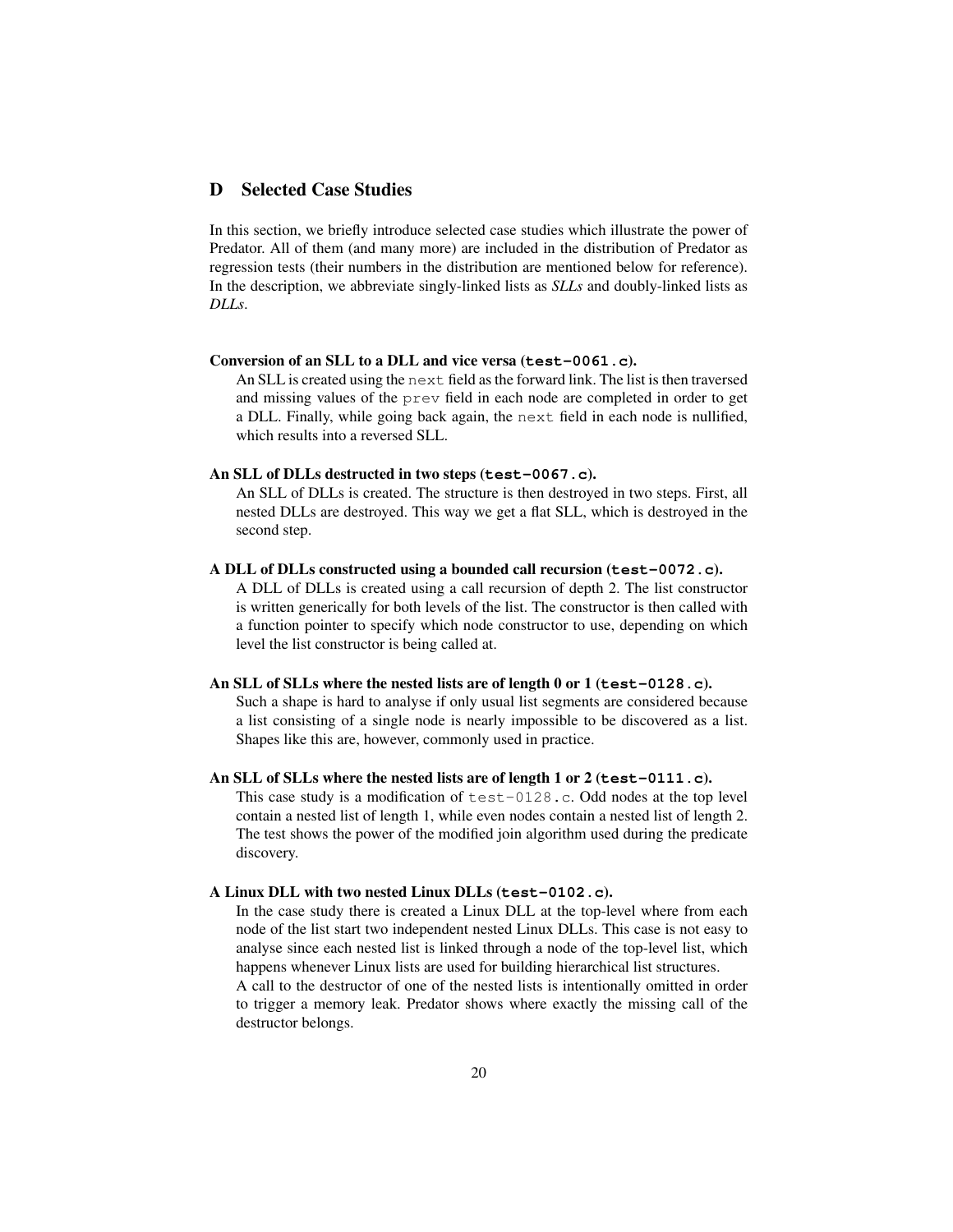## <span id="page-22-0"></span>E An Example on Use of the Modified Join Algorithm

As mentioned in Section [3,](#page-5-0) Predator uses a modified join algorithm to merge pairs of objects during a list segment abstraction. Fig[.14](#page-23-0) shows an example of a symbolic heap where the modified join algorithm can be utilized. The two objects on the left side are connected in a way that they can, in principle, be merged together into one singly-linked list segment (SLS). The first of them is a regular object, while the second one already is an SLS of length 0+. As in [\[2\]](#page-8-0), call these potential candidates root objects. In [\[2\]](#page-8-0), a search for two disjoint isomorphic subgraphs starting from the root objects is used to see whether the objects can be merged into a list segment. In our case, in order to see whether we can merge the root objects, we use the join algorithm to try to join the nested predicates first. In our example, we try to join a nested Linux DLS of length 2+ with a nested single node. The join is possible, and the result is a nested Linux DLS of length 1+. Once we have a joint description of the nested predicates, we can merge the pair of root objects together. In our example, we get an SLS of length 1+ with a nested Linux DLS of length 1+ as the overall result (depicted in Fig. [15\)](#page-24-0).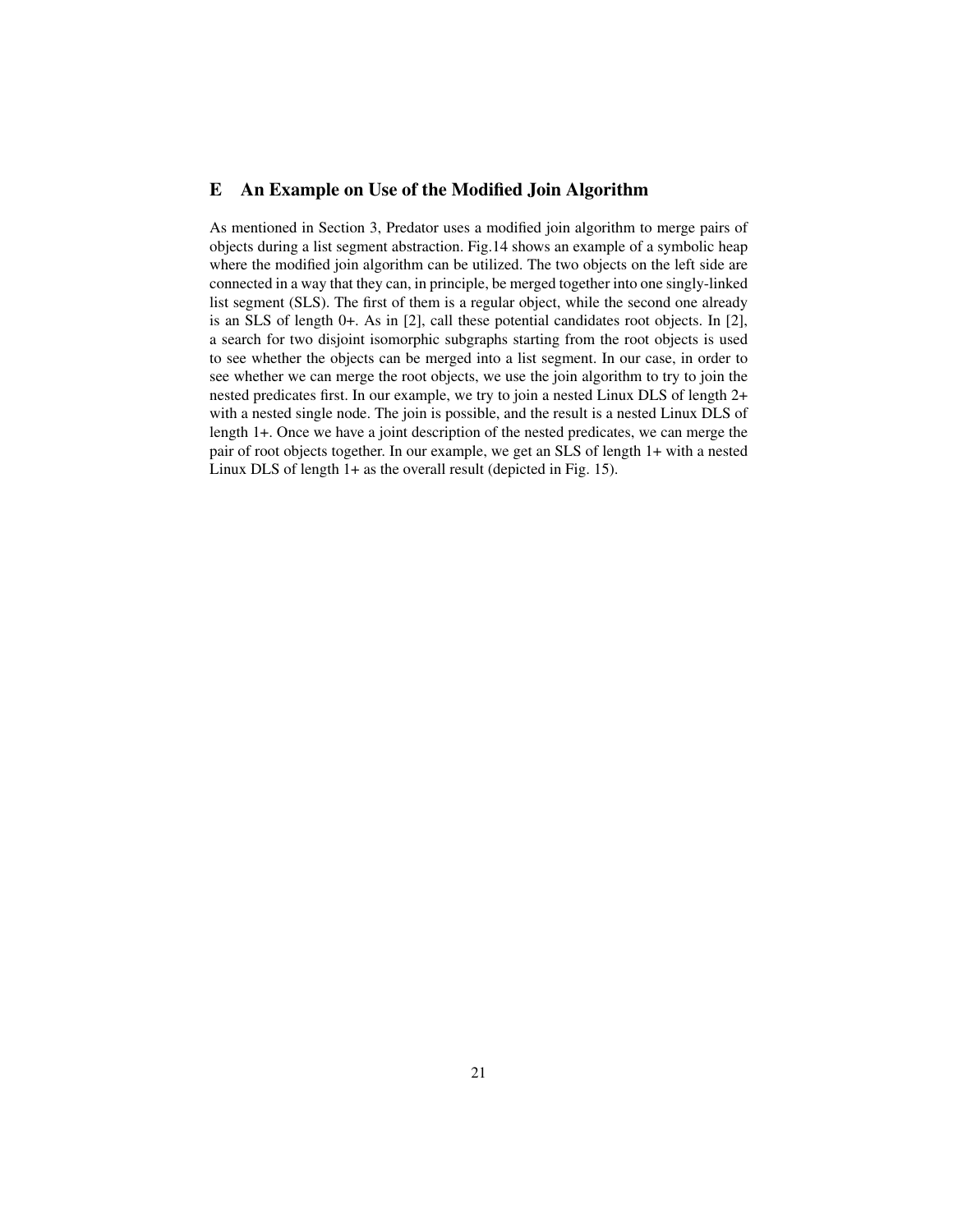<span id="page-23-0"></span>

Fig. 14. A use case of the modified join algorithm—a nested Linux DLS of length 2+ that may be joint with a nested single list node Fig. 14. A use case of the modified join algorithm—a nested Linux DLS of length 2+ that may be joint with a nested single list node